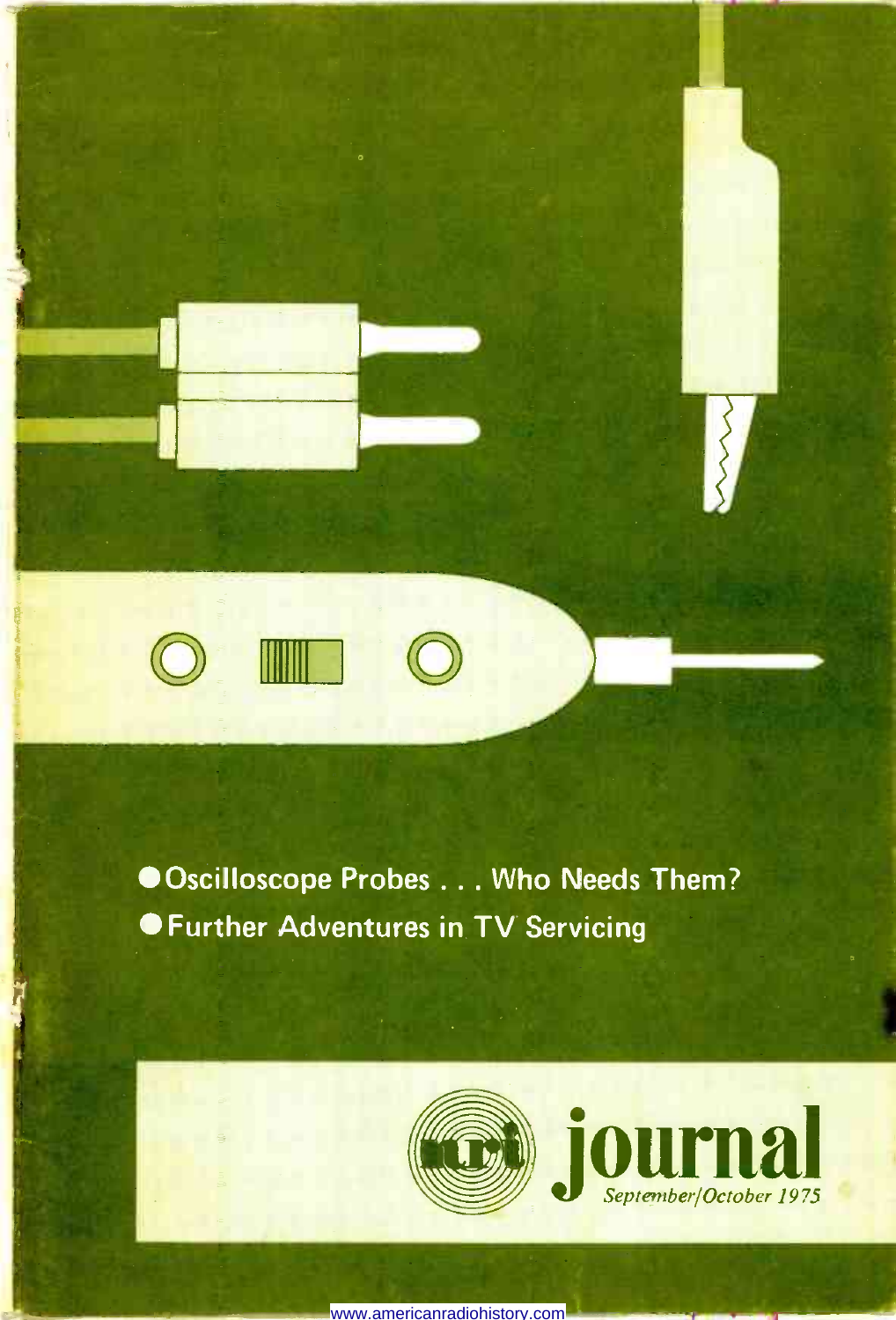# New  $-$  From  $\text{CONAR}$

## The Model 201 Component Substitution Box



● Save Time! ● Save Effort! ● Save Frustration! ● Save Money!

Now you can quickly and easily verify the condition of a suspected defective partby substitution. With Conar's Component Substitution Box, you can connect any one of over fifty values of the most commonly used electronic components across one end of a pair of clip leads. You can then connect the other end of the clip -lead pair into a circuit to bridge a component suspected of being defective. The Component Substitution Box can be assembled easily in one evening.

Stock No.UK201 Weight 3 pounds

# $\frac{1}{\frac{1}{\frac{1}{\frac{1}{\sqrt{1}}}}\frac{1}{\frac{1}{\sqrt{1}}}}$  Catalog Price \$29.95 Student Price \$26.50

| <b>Carbon Resistors</b><br>10% 1 watt                                                                                                                                                                                              | <b>Capacitors</b><br>10% 500 volt min.                                          |
|------------------------------------------------------------------------------------------------------------------------------------------------------------------------------------------------------------------------------------|---------------------------------------------------------------------------------|
| 470, 680, 1K, 1.5K, 2.2K, 3.3K, 4.7K, 0.0047, 0.0068, 0.01, 0.015, 0.022, 0.033,<br>6.8K, 10K, 15K, 22K, 33K, 47K, 68K, 10.047, 0.068, 0.1, 0.15, 1000 @ 75 volts.<br>100K. 150K. 220K. 330K. 470K. 680K.<br>1M. 2.2M. 3.3M. 4.7M. | 15, 22, 33, 47, 68, 100, 150, 220, 330, 0.00047, 0.001, 0.0015, 0.0022, 0.0033, |
| Diode rated 2 amps at 1000 volts, an "open" position on each of the three component<br>selector switches, a "short" position on the switch selector.                                                                               |                                                                                 |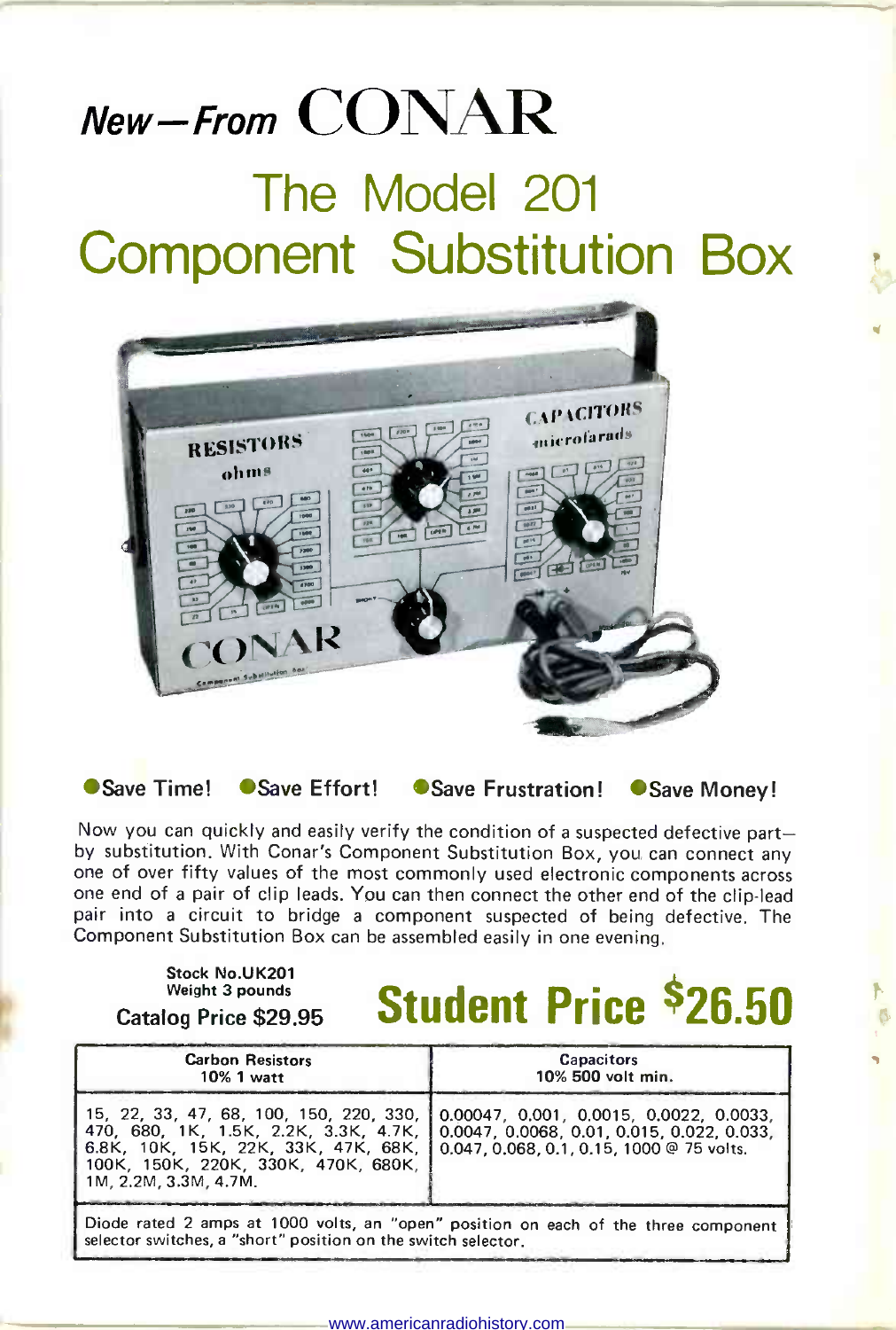



| Harold J. Turner, Jr. | $\mathbf{2}$ | OSCILLOSCOPE PROBES WHO NEEDS THEM? |
|-----------------------|--------------|-------------------------------------|
|                       | 7            | 1975 GERNSBACK AWARD WINNERS        |
| J. B. Straughn        | 8            | FURTHER ADVENTURES IN TV SERVICING  |
| Ted Beach             | 18.          | <b>HAM NEWS</b>                     |
|                       | 24           | NRI HONORS PROGRAM AWARDS           |
| Tom Nolan             | 26           | <b>ALUMNI NEWS</b>                  |

EDITOR AND PUBLISHER William F. Dunn

TECHNICAL EDITOR Ted Beach

MANAGING EDITOR Tom Beadling

EDITORIAL ASSISTANT Mildred Duncan

STAFF ARTISTS Bill Massey Arthur Susser Ernie Blaine

In this issue, NRI Development Engineer Joe Turner discusses the whys and hows of test probes, and veteran Journal author J. B. Straughn adds another to his ongoing series of TV servicing case histories.

The NRI Journal is published bimonthly by the National Radio Institute, a division of the McGraw-Hill Continuing Education Center, 3939 Wisconsin Avenue, Washington, D.C. 20016. The subscription price is two dollars yearly or 35 cents per single copy. Second-class postage is paid at Washington, D.C.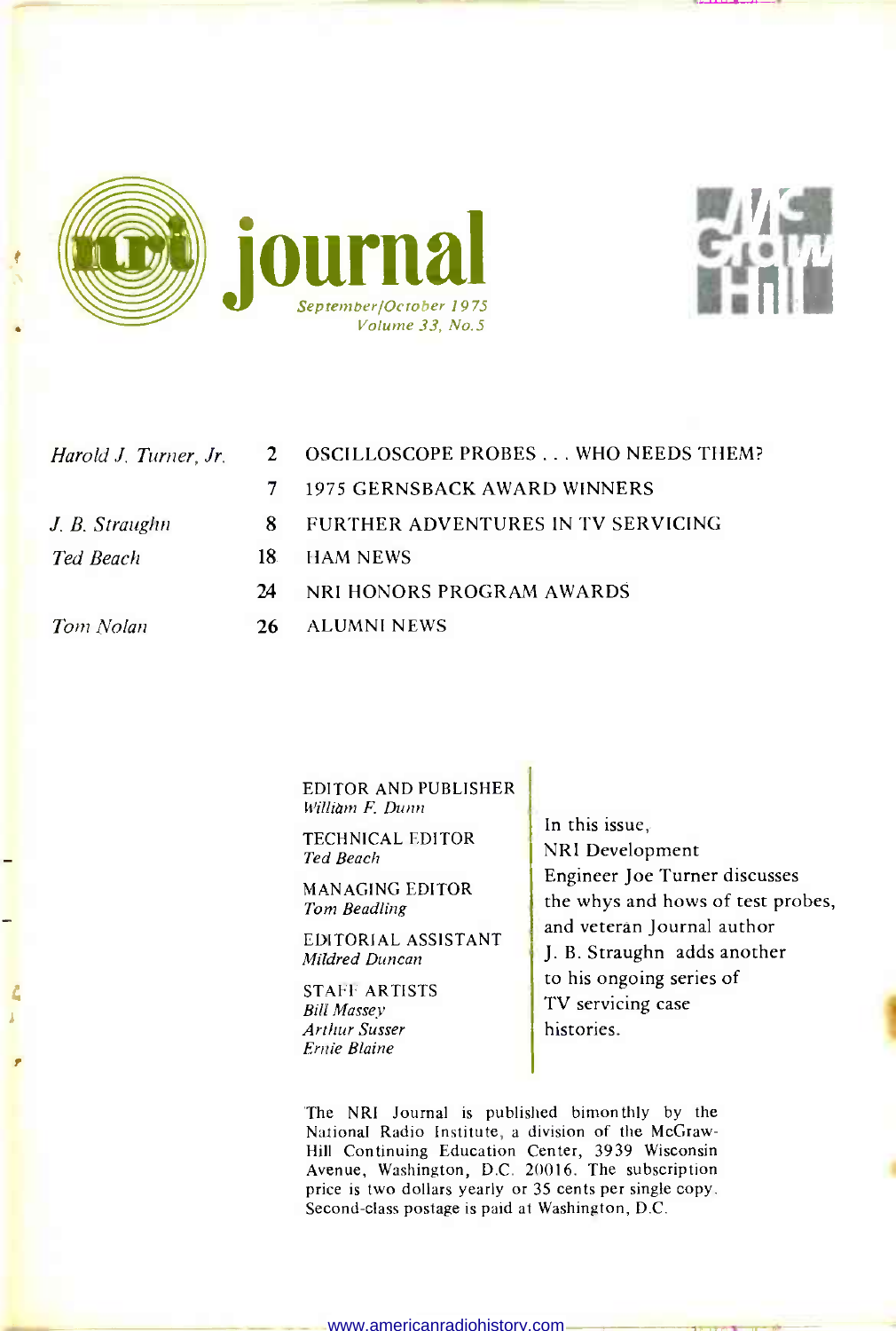# **OSCILLOSCOPE** PROBES ...who needs them? by Harold J. Turner, Jr.

You do, if you have a scope. Why? First of all, to prevent your test instrument from loading the circuit under test. In other words, to make sure that the circuit<br>you are testing works exactly the same while you are measuring it as it does when no test equipment is used. Otherwise, your measurement may be misleading and you might spend hours trying to track down a very simple problem that exists only when the scope is connected. Second, the connection between any test probe and the scope is made with shielded cable, so noise pickup is greatly reduced. Finally, some probes are designed to allow your equipment to do special jobs that would be impossible otherwise.

Most oscilloscopes are sold without the probes needed to get the most use of this indispensable servicing instrument. Test equipment manufacturers market their products in this way because some potential customers will already have suitable probes and might object to paying for something they don't need. Probes are offered separately, either individually or in sets. Some scope users mistake this marketing practice for an assurance that they don't need probes. This is really unfortunate, since many technical people might then go for years without getting the greatest use of their test equipment. This article explains what types of probes are available, what they can do, and how you can use them.

#### THE DIRECT PROBE

The simplest probe consists of a piece of shielded cable with a connector at each end like the one shown in Figure 1. At the oscilloscope end, of course, the connector must mate with whatever type of connector is used on the equipment. The other end is terminated in a probe housing you hold in your hand for testing circuits.

 $\sim 10^{10}$ 

Notice the ground wire connected to the shield at the probe end of each of the probes shown. This ground wire should be clipped to the ground circuit of the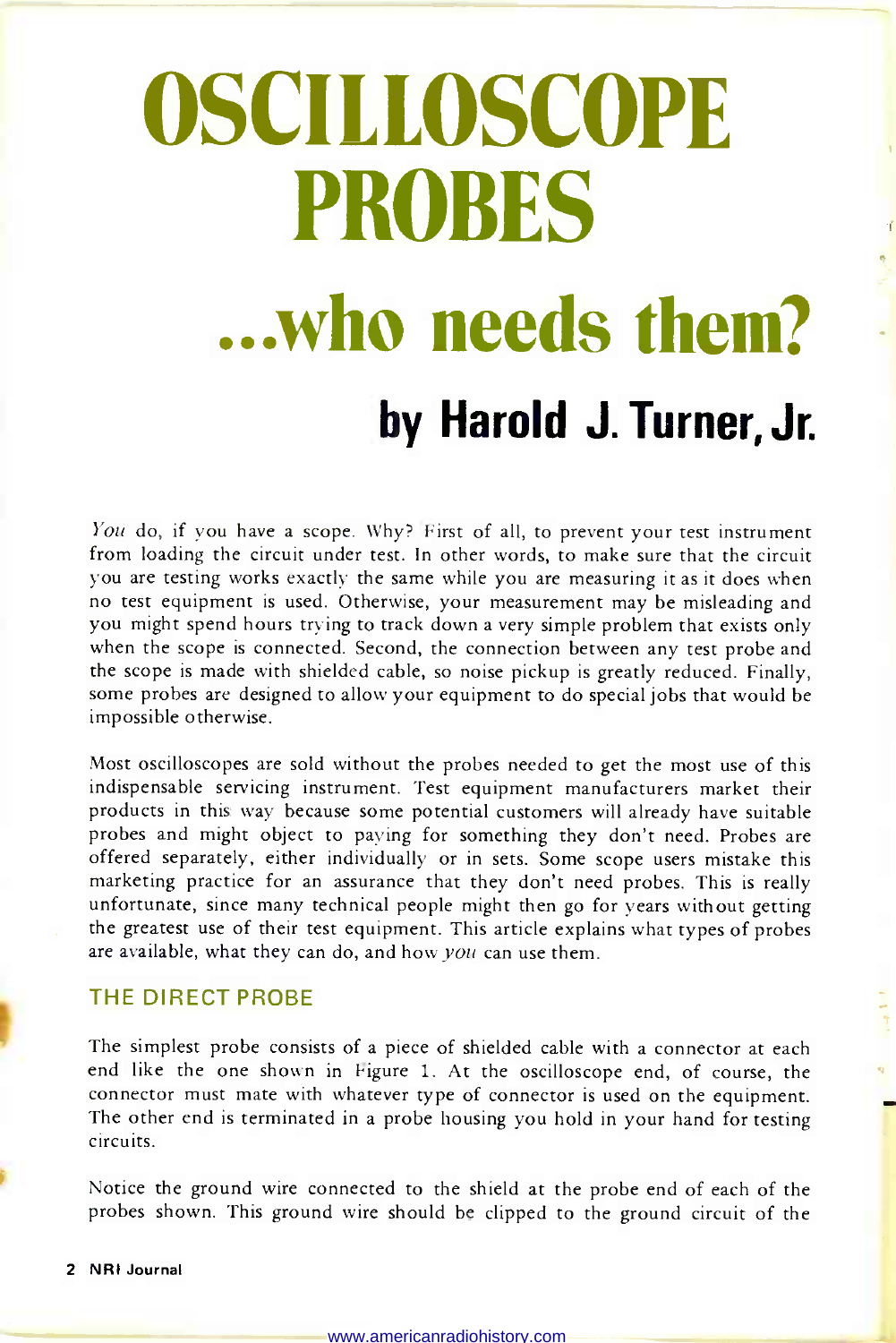

FIGURE 1. THE BEGINNING: A DIRECT PROBE.

equipment under test at a point as close as possible to the measured point. No other ground connection should be made between the equipment under test and the test instrument. If you follow this simple precaution, you will be assured of a very low level of noise pickup.

The direct probe is a big improvement over ordinary test leads because the shielded cable greatly reduces noise pickup. However, the reduction of noise is not free: there is a fairly large capacitance between the center conductor and shield of the cable. The amount of capacitance depends on the type and length of the cable used, but it is usually about 100 pf. The input capacitance of a typical scope is much less than this, so the addition of the shielded cable greatly increases the effective input capacitance. Remember, we want to avoid loading the circuit under test, and placing a capacitor from the test point to ground will certainly affect some circuits. In high-impedance or high-frequency circuits, this extra capacitance to ground acts as a low-pass filter, which will reduce the amplitude of high -frequency signals and distort the shape of complex waveforms. Fortunately, there are many circuits that are not noticeably affected by this small extra capacitance, especially in low -impedance and/or low -frequency circuits. For example, you would use the direct probe in checking the ripple voltage in a power supply or in making stage -gain tests in an audio amplifier.

Only the direct probe permits the full gain of the oscilloscope to be used; all the other types of probes cause some loss of signal strength. This means that the direct probe should be used where the signal to be observed is very small, as long as the lack of isolation does not load the circuit. Now, let's see how we can get some isolation.

#### LOW -CAPACITANCE PROBE

We cannot eliminate this troublesome capacitance, but we can compensate for it. The easiest way to do this is to add another capacitor in series with the probe end of the cable. Then, these two capacitors (the added one and the scope input capacitance, including the cable capacitance) will act as a voltage divider to reduce the strength of the signal applied to the scope input. At the same time, the effective capacitance from probe tip to ground is reduced.

Usually, a probe is designed so that the attenuation factor is  $10:1$ . This means that the input capacitance also will be reduced by the same factor. The added capacitor will be very small, and the effective capacitance will be even smaller. Remember, capacitors in series add like resistors in parallel.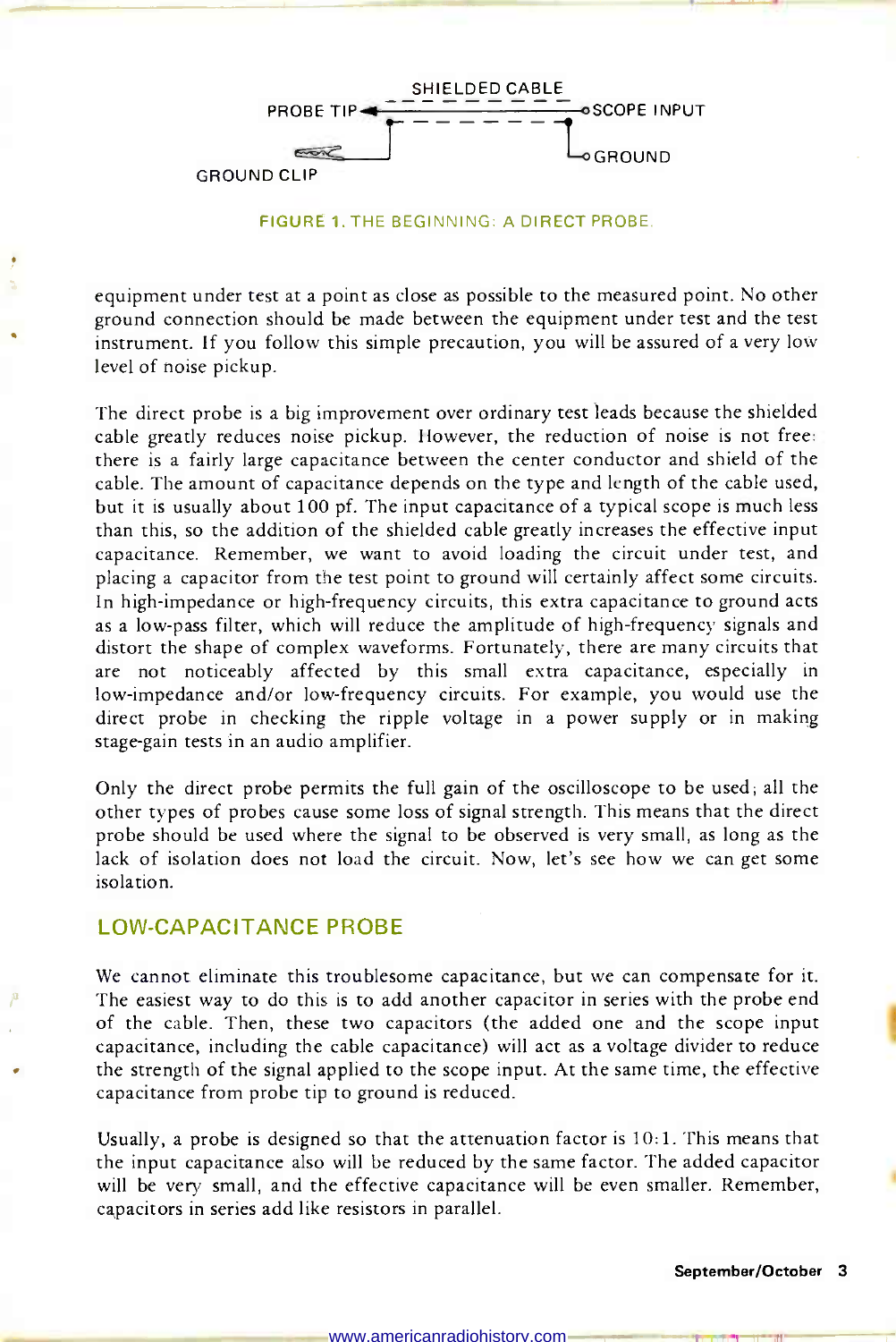

FIGURE 2. BASIC 10:1 LOW-CAPACITANCE PROBE. ADJUSTABLE CAPACITOR IN PROBE IS SET FOR FLAT RESPONSE.

$$
C_t = \frac{C_1 \times C_2}{C_1 + C_2}
$$

However, since the scope input circuit consists of a resistance in parallel with a capacitance, if we add either a resistor or capacitor in series with the input, the frequency response of the scope will be affected. In most cases, this is undesirable. So, we must use a parallel resistor and capacitor in series with the input, as shown in Figure 2.

The resistor value is made nine times that of the oscilloscope input resistance, and the capacitor is one -ninth the input capacitance (which is the same as nine times the capacitive reactance of the input capacitor). Thus, the input impedance will be ten times as high as it was with the direct probe, so the circuit loading will be only one -tenth as much. Of course, as you can see, this probe also reduces the sensitivity of the scope by a factor of ten to one, so very small signals may not be observed. Still, this type of probe is the one you will need most often, since it keeps circuit loading to a minimum. Usually scope gain is high enough to offset the probe loss for all but very low-level signals.

The series capacitor on such a probe is sometimes made adjustable to match the probe to the scope. The best way to do this is with a square -wave generator furnishing a 1 -kHz signal. First, connect the scope directly to the generator to make sure that the response is flat. Then, connect the low -capacitance probe between the two instruments. Naturally, there will be a 10:1 reduction in signal strength. But the important thing is the waveshape. You must adjust the capacitor so that the square wave looks just as it did without the probe: the top and bottom of the signal



FIGURE 3. WAVEFORMS WITH VARIOUS CAPACITOR SETTINGS.

4 NRI Journal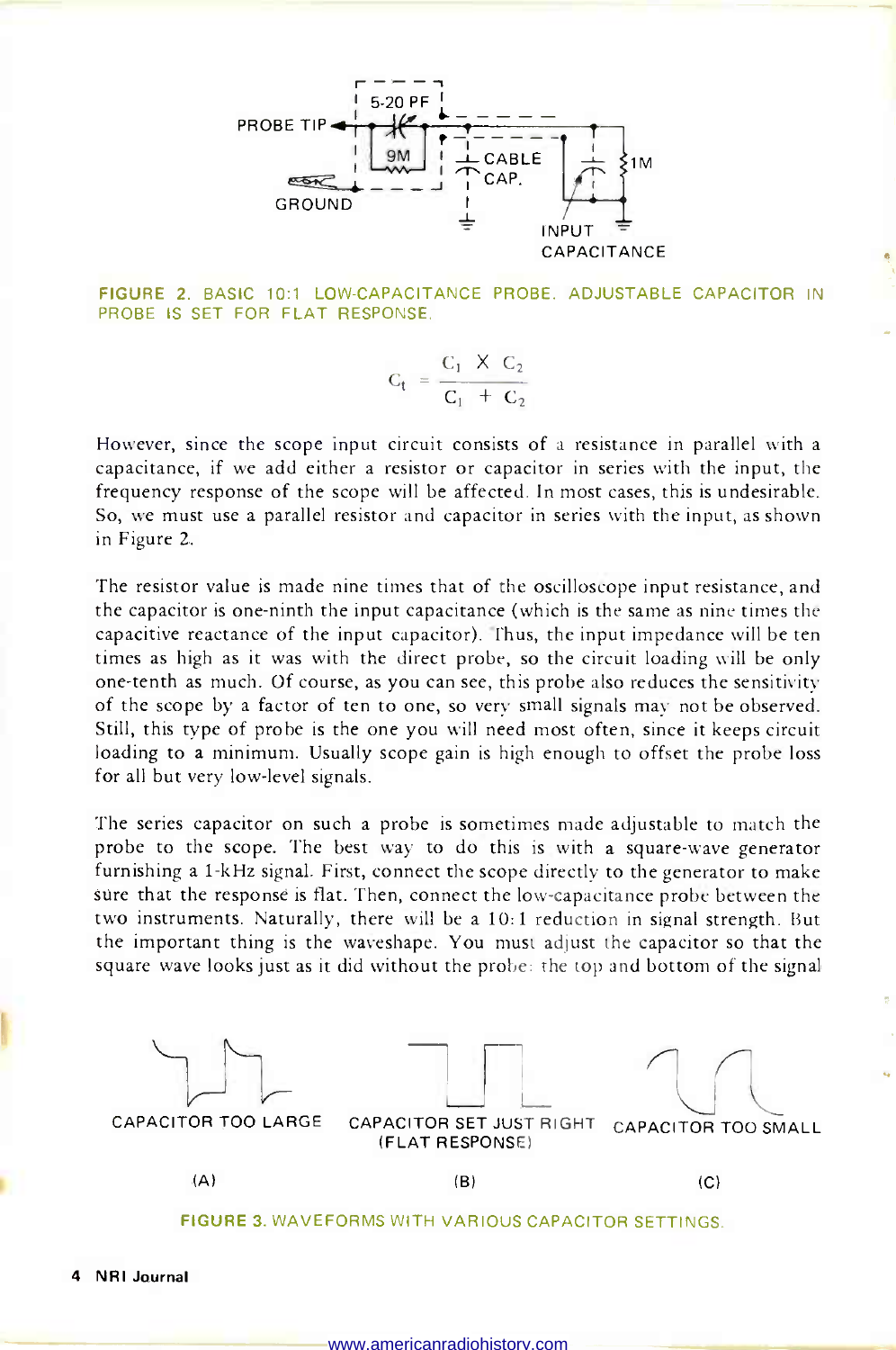

#### FIGURE 4. A COMBINATION DIRECT LOW-CAPACITANCE PROBE.

must be flat horizontal lines on the scope screen. This shows that the overall frequency response is flat; and the scope and its probe do not favor either high or low frequencies. The waveforms you will see when you make this adjustment are shown in Figure 3. Even if your low -capacitance probe does not have an adjustable capacitor, you can still make this check to see if the probe is working properly.

Figure 4 shows a combination direct -low -capacitance probe. Notice that this probe differs from the low-capacitance probe described before  $-$  a second resistor has been added to the probe. This probe is designed for use with an oscilloscope having a 3.6-megohm input impedance. The two resistors in the probe are used, with the scope input resistance, as a 10:1 voltage divider. If only a single series resistor were used, as in Figure 2, its value would have to be 32.4 megohms (9 times 3.6 megohms), and such a resistor is not available at reasonable cost. (Standard resistors are made in values as high as 22 megohms.) Also, on this probe, there is a small switch to allow selection of either direct or low -capacitance functions.

#### RESISTOR ISOLATED PROBE

Using a resistor or capacitor alone in series with the probe will affect the frequency response, but there are cases where this is desirable. For example, in sweep alignment work, a resistor isolated probe (Figure 5) is used to cause a rolloff of high -frequency response. This is a great help in sharpening the appearance of any markers on the response curve. (For details on why this happens, see pp.30-32 of the RCA "Test Equipment -Book Two -Alignment Techniques" which is available from RCA Sales Corp., 600 N. Sherman Dr., Indianapolis, Indiana 46201.) Also, since the probe acts as a low-pass filter, it prevents any rf or i-f signals from the



FIGURE 5. ADDING A RESISTOR AT THE PROBE END OF THE CABLE ISOLATES THE CIRCUIT UNDER TEST FROM THE INPUT CAPACITANCE.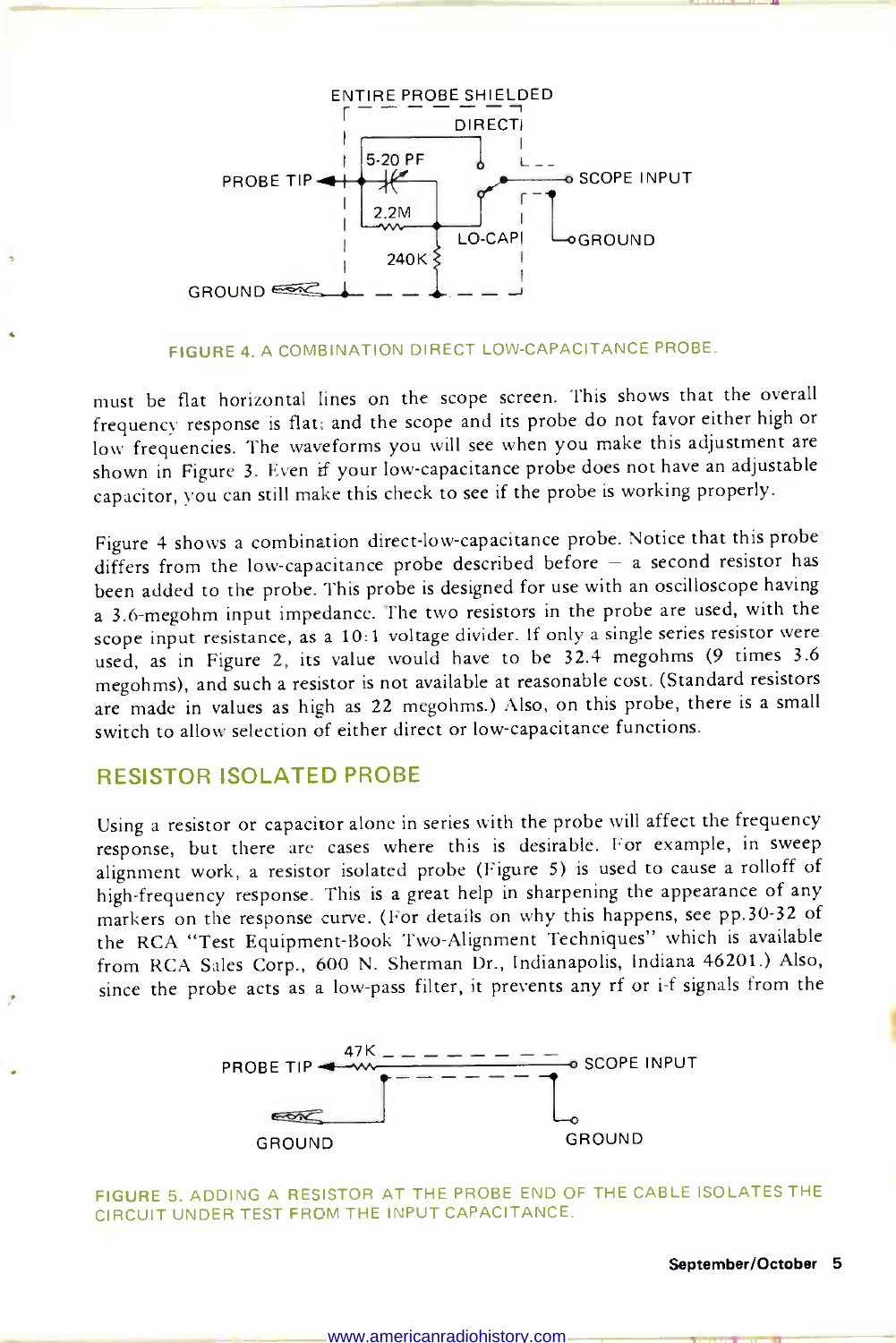

FIGURE 6. A DEMODULATOR PROBE.

receiver under test from getting into the scope and affecting the measurement. Remember, all it takes to make a low-pass filter is a series resistor and a shunt capacitor. The resistor is the one added in the isolation probe, and the capacitor is the cable capacitance. These two act together as any similar RC network in filtering out high frequencies.

#### DETECTOR PROBES

Although the circuit of a detector probe (sometimes called "demodulator probe") shown in Figure 6 is the most complex one of all we've seen in this article, this probe is no more than an ordinary AM detector circuit. In fact, it is very similar to the diode detector circuits used in almost every radio and TV receiver. The purpose of this probe is to allow the scope to make accurate measurements of the modulation superimposed on very high -frequency carriers. For example, this probe will let you signal trace in the video i-f amplifier circuit of a TV receiver. The frequencies handled by this part of the set are far too high to be seen directly by the scope. (Remember, most good service scopes go only as high as 4.5 MHz or so.) The signal must be modulated; otherwise the output of the probe would be simply a dc voltage, which wouldn't give much indication on the screen of your scope.

#### IN CLOSING

Let me recommend a handy piece of hardware that has saved me much time over the last few years: the double banana plug. In case you haven't noticed, almost all brands of service scopes use a pair of five -way binding posts for the vertical input connection. Naturally you've seen that these posts will accommodate standard banana plugs, but also the spacing between these binding posts is standardized at three-quarters of an inch (center -to -center), so you can use a dual banana plug (such as the H. H. Smith No. 1675) instead of fumbling around with separate plugs or some makeshift arrangement. These connectors are available from most parts suppliers (including mail-order companies . . . but not from NRI) for about 72 cents-a good investment.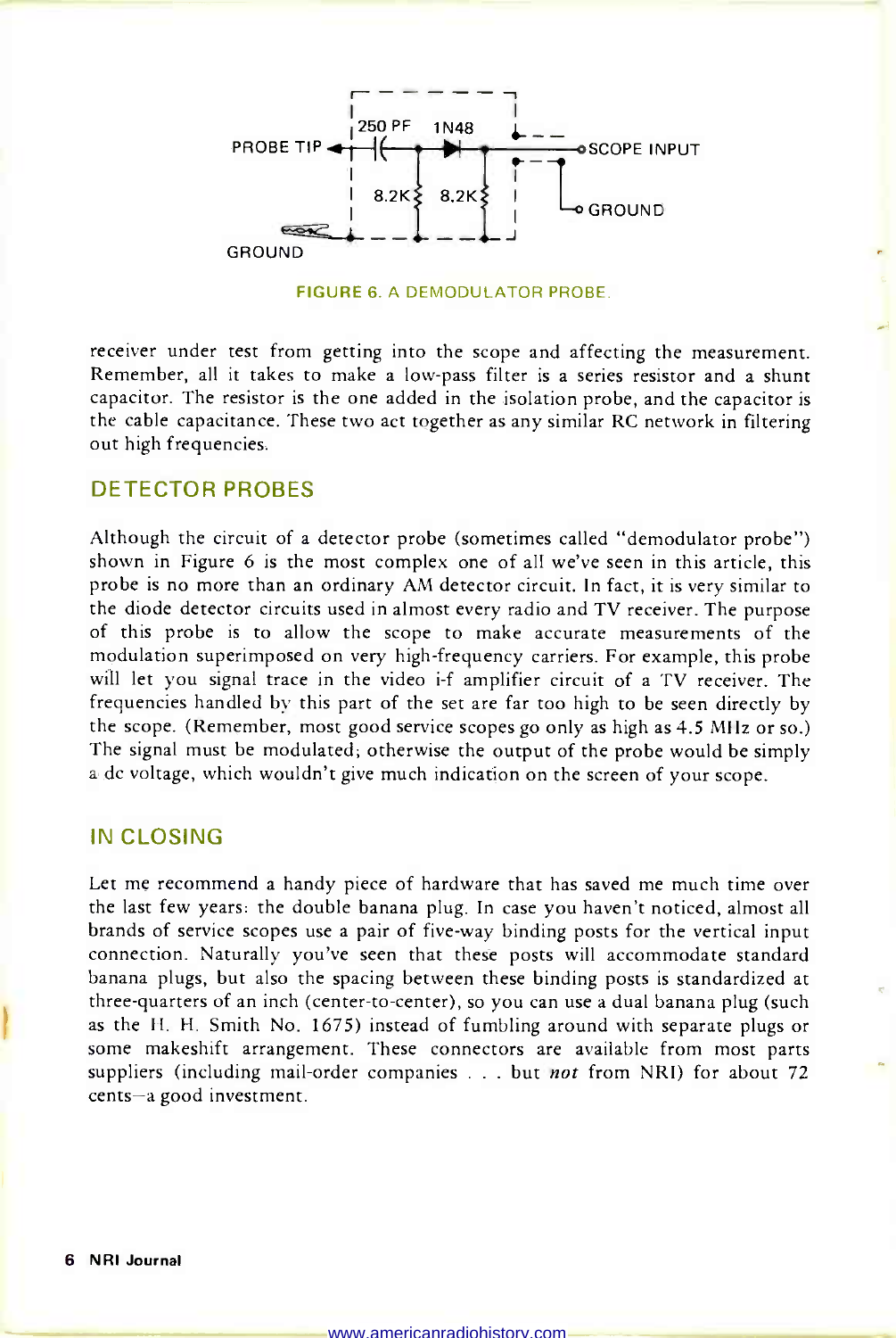### The 1975 **Gernsback** Award Winners

NRI is proud to announce the winner of the 1975 Hugo Gernsback Award. The award has been presented to Lamont Whitlock of Madison Heights, Michigan. Since 1971, NRI has cooperated with Radio -Electronics Magazine in making this annual scholarship award of \$125 to a deserving student currently enrolled in NRI. The award is applied toward furthering the selected student's education in electronics. NRI is one of eight home -study electronics schools chosen to perpetuate the scholarship, established by Radio-Electronics in memoriam to Hugo Gernsback, its founder and a notable pioneer in electronics.

This year's Hugo Gernsback Award winner, Lamont Whitlock, was born in 1951 in Mayfield, Kentucky. In 1970, he enlisted in the Marine Corps, where he earned his high school GED certificate with a score of 92 percent. Lamont's interest in electronics began with his military training as a radiotelecommunications maintenance man.

After his discharge, while on a hunting trip in Michigan, Lamont was arrested for carrying an unlicensed weapon and was sentenced to serve a term in the Arenac County Jail. While serving his sentence, Lamont worked as an inmate instructor in weight going into business together. training, high school GED studies, English, and mathematics. It was there also that he enrolled in NRI's Master

TV/Audio Servicing course. Now re leased, Lamont plans to continue his NRI training with courses in communications electronics and digital com puter electronics.

This year's second prize winner is Donald J. Thorne, Sr. A native of Minneapolis, Donald completed his first NRI course in 1961 in appliance service technology. He is presently enrolled in NRI's Complete Communications course. Donald's two oldest sons, Donald Jr. and Edwin, are also enrolled in NRI courses, and the three Thornes are presently planning on

NRI and Radio -Electronics Magazine take sincere pleasure in con gratulating both of this year's winners.

### ama  $\Delta$ d

FOR SALE: Viking Ranger 160-10 meters CW and AM, manual, works good on CW. BC -348-Q general coverage receiver. Both units painted same color and in good operating condition. Only \$100. Contact Steven V. Couch, Box 531, Ottawa, Kansas 66067.

www.americanradiohistory.com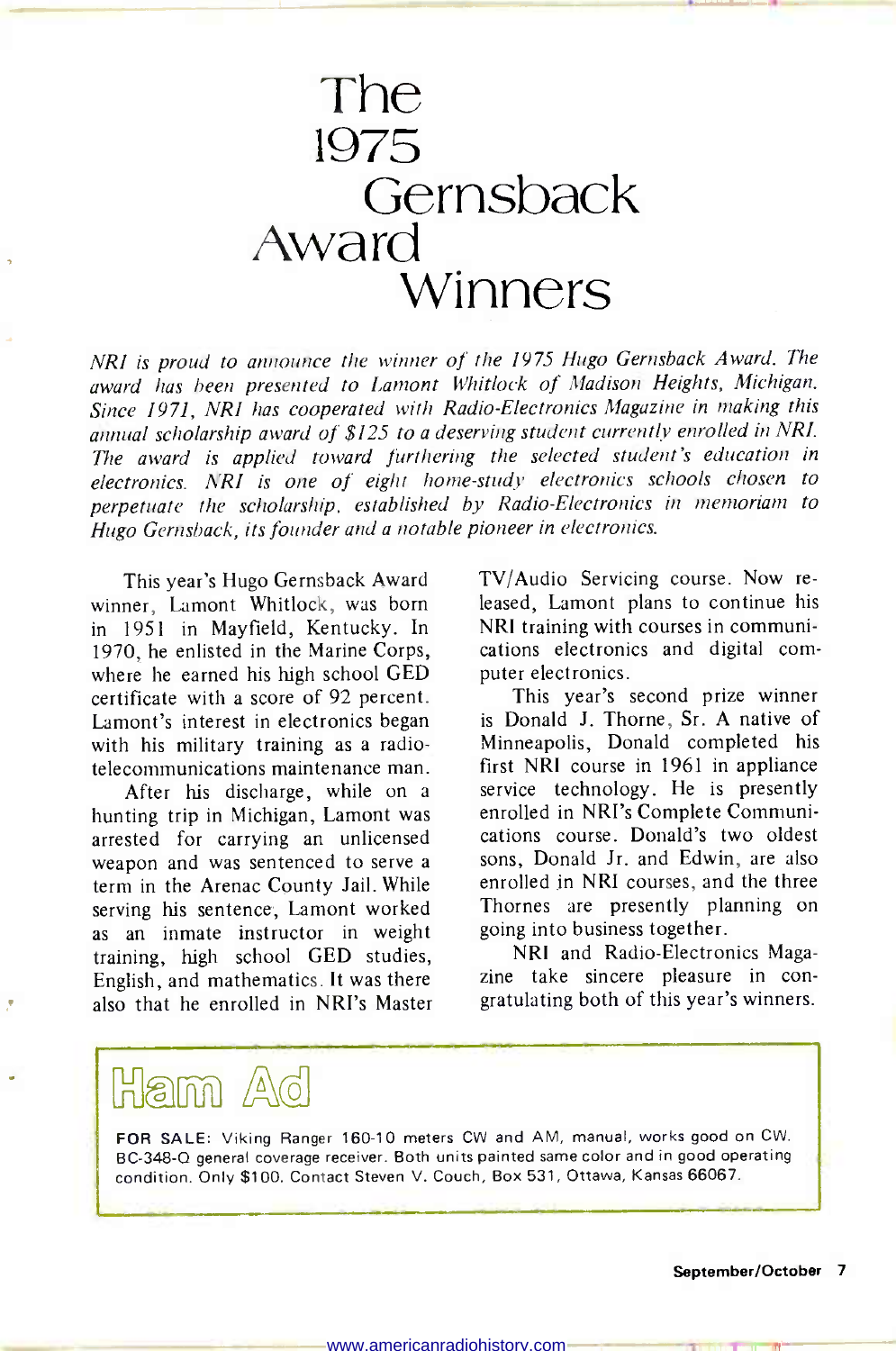# further adventures in the contract of the contract of the contract of the contract of the contract of the contract of the contract of the contract of the contract of the contract of the contract of the contract of the contract of the contrac tv servicing

### J.B. Straughn

#### TRUETONE MODEL MIC3912B-17

This black -and -white receiver came in with the complaint that there was raster and sound but no picture. I tried adjusting the agc, as this could be the cause of the trouble. The control was defective  $-$  the slider was not making good contact with the resistive element. With a voltmeter connected to the agc test point, I could run the agc voltage through its normal range, if only intermittently, and since no picture appeared, I decided that this was not the trouble. I would have to replace the control, however.

Since I had good sound, it seemed that the trouble would have to be in the video amplifier stage or thereabouts. The circuit in question is shown in Figure 1. <sup>I</sup>



Courtesy Howard W. Sams

FIGURE 1. VIDEO DETECTOR AND VIDEO AMPLIFIER OF TRUETONE MIC3912B-17.

8 NRI Journal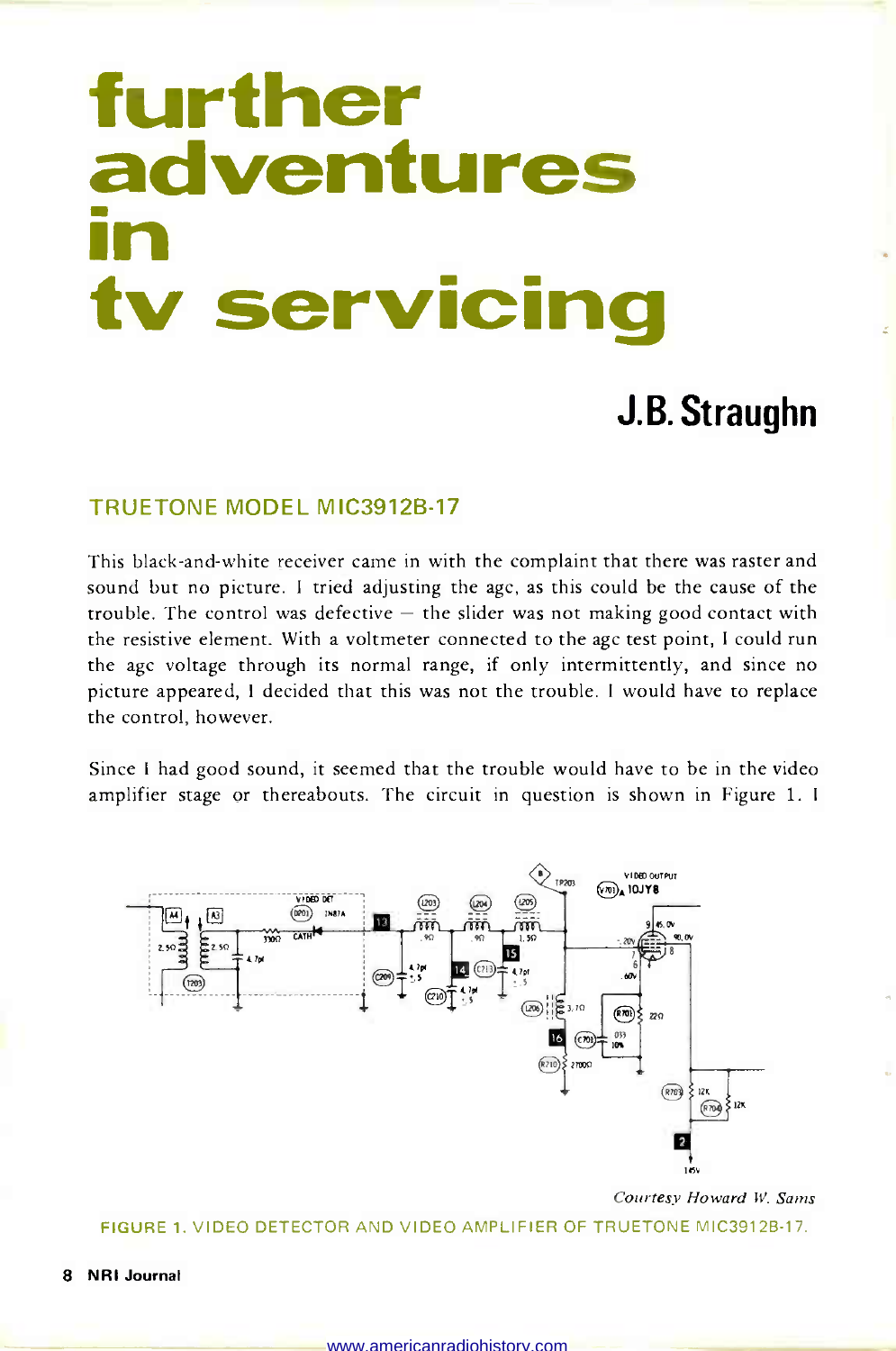removed the video output tube for a check and found it to be an 8JV8 instead of <sup>a</sup>10JY8 as shown in the Sams diagram. A tube substitution book showed the two tubes to be interchangeable. However, the tube layout pasted in the rear cover indicated an 8JV8 tube was originally supplied. I don't know why Sams showed the 10JY8 in the schematic, but I didn't worry about it.

<sup>I</sup>started checking with the ohmmeter and right off measured only 50 ohms from pin 7 of the 8JV8 to the chassis. Reversing the test probe polarity didn't change the reading as it should, due to the presence of the diode used as the second detector. I figured the diode must be shorted. On the circuit board I followed the lead from pin 7 of the video amplifier under a small flat shield on top of the chassis, which <sup>I</sup>supposed contained the parts.

<sup>I</sup>removed the shields, both top and bottom (I had to take off the bottom to get at the lugs of the top shield). There were a couple of small capacitors and a peaking coil under the top box. There was no sign of the second detector diode, and in fooling around inside the shield can, I managed to break the wire of the peaking coil. At this point, I decided the diode must be inside the can of the last video i-f transformer, which I proceeded to remove. Sure enough  $-$  the second detector was in the can along with a couple of small capacitors and another peaking coil.

The circuit was not at all like the schematic. Instead, it was like the sketch shown in Figure 2. The thing that got me was that the 330 -ohm resistor was missing, and there was an extra peaking coil. In addition, there were two diodes in series for the second detector. From the schematic and parts list, I determined that the damaged coil, L203, had an inductance of  $27 \mu$ h. The nearest I could come at the wholesalers was 22 uh, which I installed. I also replaced the two diodes (they were shorted). with a single diode.

After putting everything back together, a very good picture was received but the sync, both horizontal and vertical, was soon lost and the picture started washing out. Soon the set was back to where it started with raster and sound but no picture.



FIGURE 2. ACTUAL CIRCUIT OF TRUETONE VIDEO DETECTOR

#### September/October 9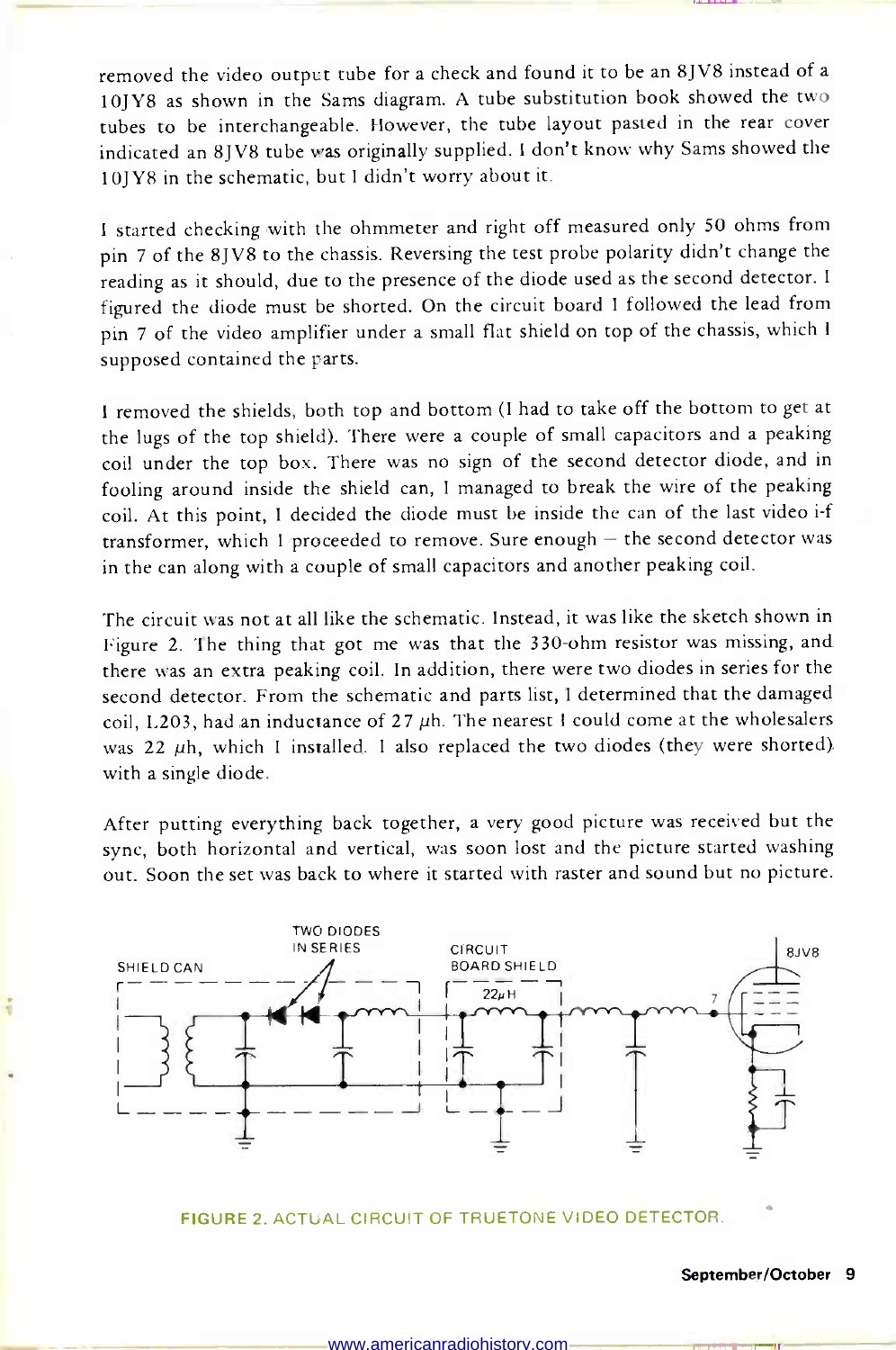<sup>I</sup>rechecked the resistance from pin 7 of the 8JV8 tube to the chassis and found it to be an almost dead short, so I removed the i-f can again and found the diode I had installed was shorted. The question immediately arose  $-$  why? Also, why did the schematic show a 330-ohm resistor in series with the diode (this is not usual), and why were there two diodes in series installed by the factory? To me, it indicated that the factory engineers had had trouble with diodes burning out, and they were playing it by ear as the sets came off the assembly line. I know that another manufacturer had cured trouble of this sort by using a 470 -ohm resistor in series with the diode, so I decided to use a 470-ohm resistor and a single diode.

<sup>I</sup>picked up a new 8JV8, a replacement agc control, and a pair of 1N87A diodes at the wholesalers. I didn't think the heat from my soldering gun was too much for the diode, but bought a small heat sink for 47 cents anyway to hang between the solder point and the body of the diode. This would absorb any heat that otherwise might flow into the diode and ruin it.

<sup>I</sup>arranged the circuit as shown in Figure 1, using a 470 -ohm resistor in place of the 330 -ohm unit. I must confess that I forgot all about using the heat sink, and a check after all the soldering had been done showed that the diode was still OK! Oh well, perhaps I can use it to hold a fishhook if I ever take up fly tying.

After stuffing the coil with connected parts back into the shield, I checked for shorts to the can. There was no short between the primary and can but an almost direct short between the secondary and the shield can. I removed the coil, fished out the sticky tape supposed to surround the coil, and wrapped it around the "works" and reinserted it in the can. Again a short resulted.

After about three more tries I was thinking about using cellophane tape, but happened to see the glassine container in which the diode had been wrapped. I cut it to the desired size and fitted it around the coil and parts. When I put it in the shield can, no short appeared and there was no leakage using the highest range of the ohmmeter.

<sup>I</sup>cleaned out the holes in the circuit board for the transformer, its can, and the agc control, and inserted these parts in the circuit. I turned the set on and as it warmed up got good sound. As the raster started to appear, the sound decreased. The picture never showed up, but the raster was good. Now I was worse off than when I started  $-$  the sound was out too and all I had was a raster. I thought the diode has shorted again, and got ready to go into the set to see what had happened this time.

<sup>I</sup>had just pulled the line cord out of the wall outlet when it occurred to me that I had replaced the agc control and maybe I should adjust it. This was the trouble  $$ the agc was set so that when it started working with the appearance of horizontal sweep and raster it simply cut off the video i-f amplifier. By turning the control to decrease the agc voltage, the picture came in with the sound. I adjusted the control

#### 10 NRI Journal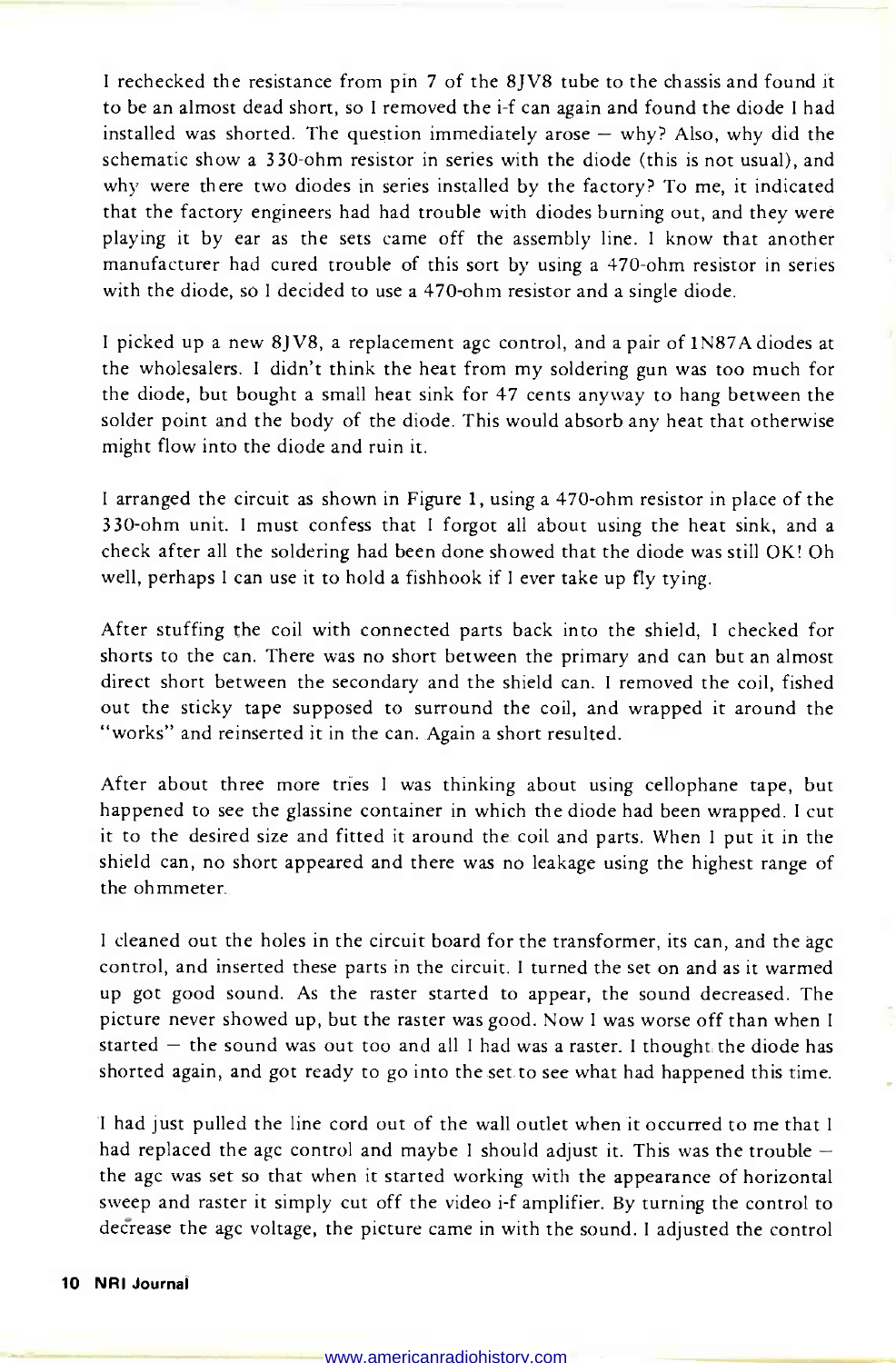and the set worked like new. I was very pleased with the set and myself! I' had used up two diodes, the agc control, and lots of time and patience. I had also bought a Sams manual for a little over \$4. For this, the bill was \$37.50. This was not excessive, considering the labor and a round trip of 85 miles to buy parts.

Considering all that I had gone through, it seems to me that the defect in the agc control was the root of the trouble. I think the agc voltage was reduced to the point that excess voltage was applied to the diode and it broke down. These diodes have an inverse voltage rating of only 60 volts, and this could easily be exceeded on a strong signal with no agc. This may be a good point to remember when adjusting agc circuits  $-$  don't adjust the agc past the point where the picture starts to lose sync.

The purpose of the two original diodes in series was to limit the current flow and to spread the voltage between them. Don't ask me why a resistor was not used in place of the extra diode. Maybe they had an oversupply of diodes and were short on 330 -ohm resistors! Technical people do funny things sometimes for no apparent reason. All of this reminds me of an NRIAA meeting at which I was discussing the NRI vtvm. I was asked why I had chosen 22k -ohm resistors for the cathodes of the 12BH7 tube when the value was not critical. My reply was that I thought red -red -orange resistors looked better than 18k -ohm (brown -gray -orange) resistors. This explanation afforded a good laugh.

I thought I was all through with this set and had written it up for the Journal, but a week later it came back with no raster. The horizontal output tube didn't get as hot as it should, so I figured it had little or no screen or plate current. I got out the schematic again and found that while it had been OK for the previous work, the horizontal sweep circuit was quite different, using a 21Z6 instead of the 38HE7 shown on the schematic. I noted from the schematic that the screen voltage was



#### FIGURE 3. WIDTH ADJUSTMENT USING SERIES (A) AND SHUNT (B) RESISTOR.

#### September/October 11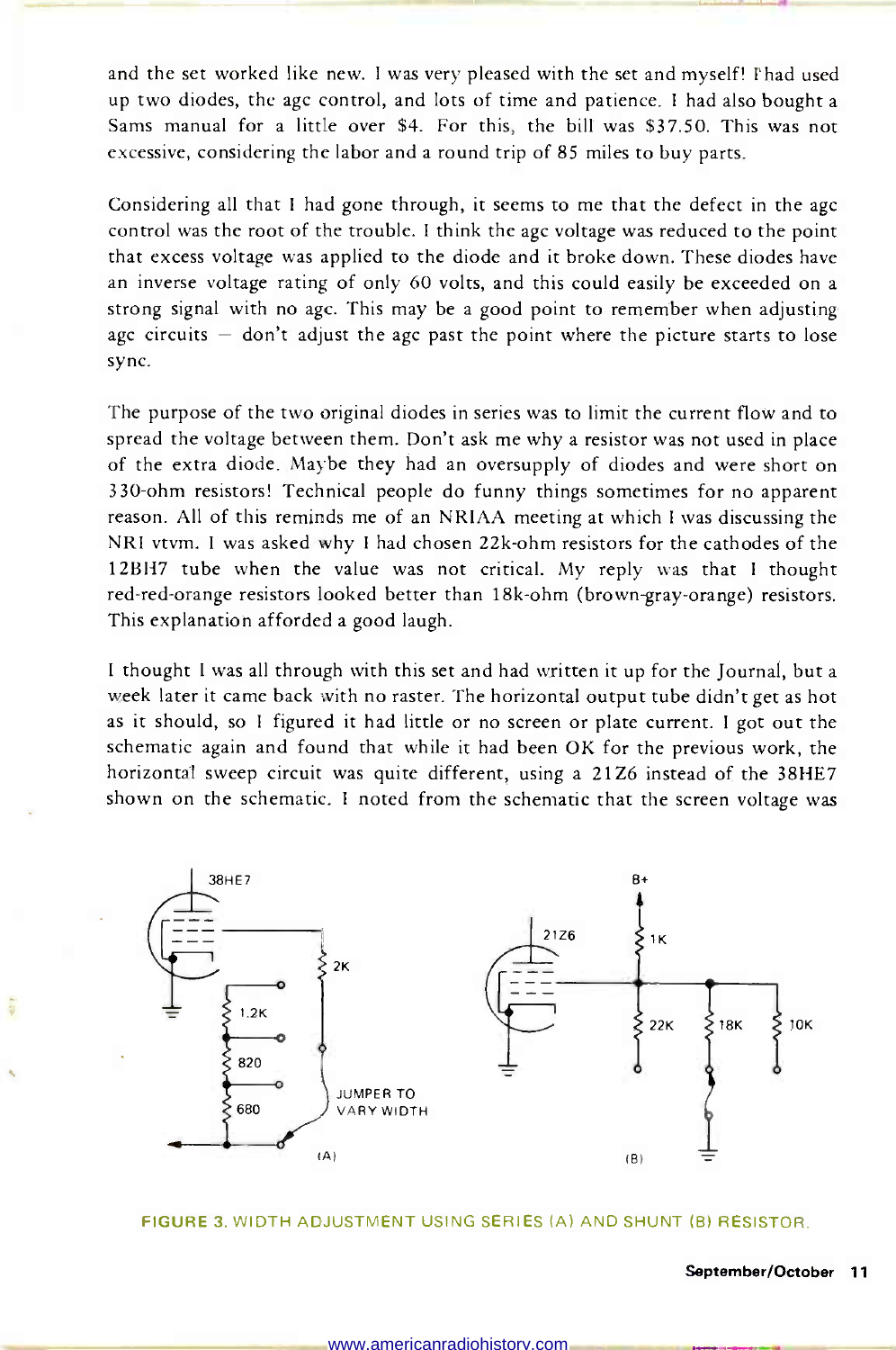adjustable to vary the width. The adjusting tap should be an easy place to check the screen voltage, since I assumed both versions used the same type of width control.

The schematic for the set using the 38HE7 is shown in Figure 3(A). Since the chassis had the same tap arrangement, I checked for screen voltage at the moveable jumper lead. No voltage was present. An examination showed the jumper was grounded, and it sure wasn't in the schematic I had.

The next time I went to town I got the correct schematic  $-$  see Figure 3(B). The jumper, as you can see, is supposed to be grounded. The screen voltage is adjusted, not by changing the series screen supply resistance, but by using different size shunt resistors from the screen to ground. It could have been done just as well the other way, but that's a designer for you.

An ohmmeter check showed a very low resistance from the screen to chassis. I couldn't see anything wrong, so I started poking aimlessly at the parts near the screen terminal of the 21 Z6 on top of the circuit board while the set was turned on. Suddenly there was an arc from the spot I was poking. Before I had time to turn the set off, the high voltage appeared along with raster and picture.

The short at the screen was gone and no amount of probing would make the trouble come back. Such things are a pain in the neck as you don't know what (if anything) you did to correct the trouble. I figured there must have been a piece of conductive material (a strand of wire?) between the screen terminal and a chassis ground, and it got moved while I was poking around. I blew the chassis out with a vacuum cleaner and had no more trouble with the set.

<sup>I</sup>lost \$4.20 on this callback due to the purchase of another Sams manual. I told the customer "no charge" and he departed happy. This is good word-of-mouth advertising and it pays to give your customers a bigger break than normal now and then.

This goes to show that when you order from a wholesaler you should check each item you receive to be sure you get what you ordered. I always plan to do this but forget to do so every time. I have the same trouble when I go to buy bed sheets for my wife. If I ask for a single sheet, I get home and find out I have a double; if I order a double sheet, I invariably get home with a single. My wife has now broken me of this habit and I check every time  $-1$  guess she should go with me to buy TV parts. I think I'll teach her the resistor color code!

#### MOTOROLA MODEL UNKNOWN

My wife took this set in while I was away at the Civil Defense Office and had written "snow" on the service card as the complaint. When the set was fired up it had a narrow raster and sound, but no picture. I don't know just what the customer meant by "snow."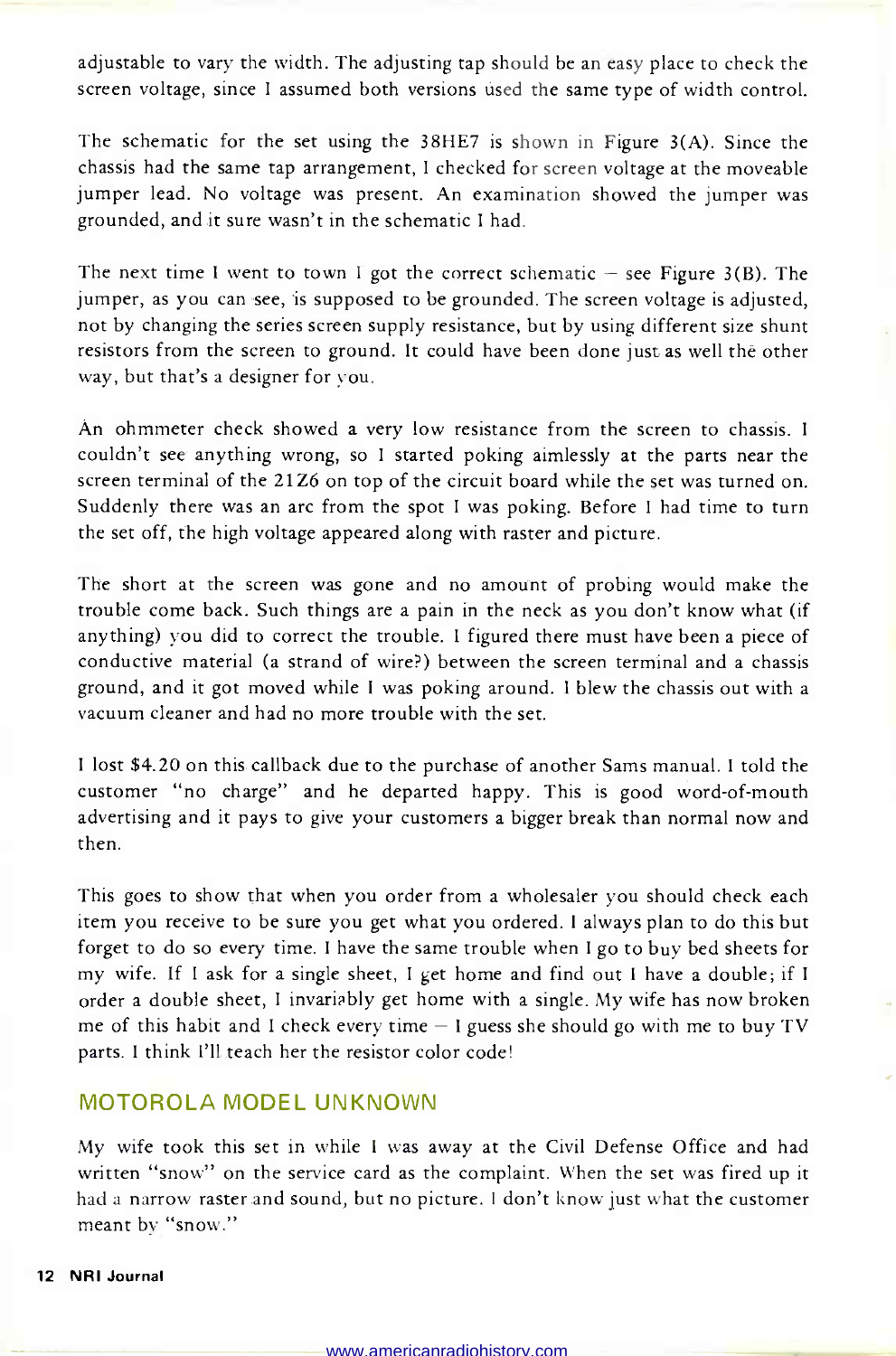With the back off the set, I checked the tubes in the horizontal circuit to find the reason for lack of width. The tubes checked OK, so I looked for a width adjustment on the rear chassis apron or taps to adjust the screen voltage of the horizontal output tube. There were no taps, but I found an adjustable coil mounted on the rear of the high -voltage compartment, with a knob which would protrude through the rear cover. A check of the back of the cover showed this to be the width control. It consisted of a coil with a variable slug for tuning purposes. When I tried to turn the knob, I found the core was missing and that the end of the adjustment rod had been broken off.

<sup>I</sup>scrounged around in the junk box and found a ringing coil that had a core that looked like it might work. With some difficulty I worked it into the coil form and got the hex end of the adjustment rod into the core. Because of the condition of the coil mounting, I couldn't turn the adjustment rod and move the core in and out of the coil without holding onto the coil with my other hand. This meant that the set had to be off when adjusting the core, as there was bound to be a lot of sweep energy in the coil. Holding the coil with the set turned on would result in a nasty shock. Therefore, the core position had to be adjusted in small increments with the set off. By using patience, I got the raster to spread out over the face of the picture tube and completely fill the screen.

There was still no picture, however. Since I had sound, I figured the trouble must be in the video-contrast-picture tube line of signal travel. This was my lucky day! The video amplifier, a I0DX8, was shorted. This is an oddball tube which I do not stock, but a local service friend let me have one from his stock at cost, saving me an 85 -mile round trip to Montgomery.

The new tube brought in the picture, and after cleaning the tuner the job was complete. I forgot to mention that I retrieved four 100 -lira coins and a penny from the set. The owner, who had been stationed in Italy, was glad to get them back. He said his child had slipped them through the louvers in the back of the set!

#### ZENITH CHASSIS 14Z21

 $\Delta$ 

This set was an old friend which a customer had brought it in several months before and had not yet picked it up. A while ago one of my sons wanted to watch a program the rest of the family didn't like, so he borrowed the set to watch in another room. The set had worked fine after servicing, but my son said it didn't work right. I put the set to one side without checking it. You guessed it  $-$  the next day the customer came in to get her set.

Fortunately my wife couldn't find it, so I got to work on it again without the customer's knowledge. I turned it on and noted a high hum level. Then I heard an arcing sound. With the works exposed, I found that when the high voltage was about to come on, arcing started at the base of the horizontal output tube. The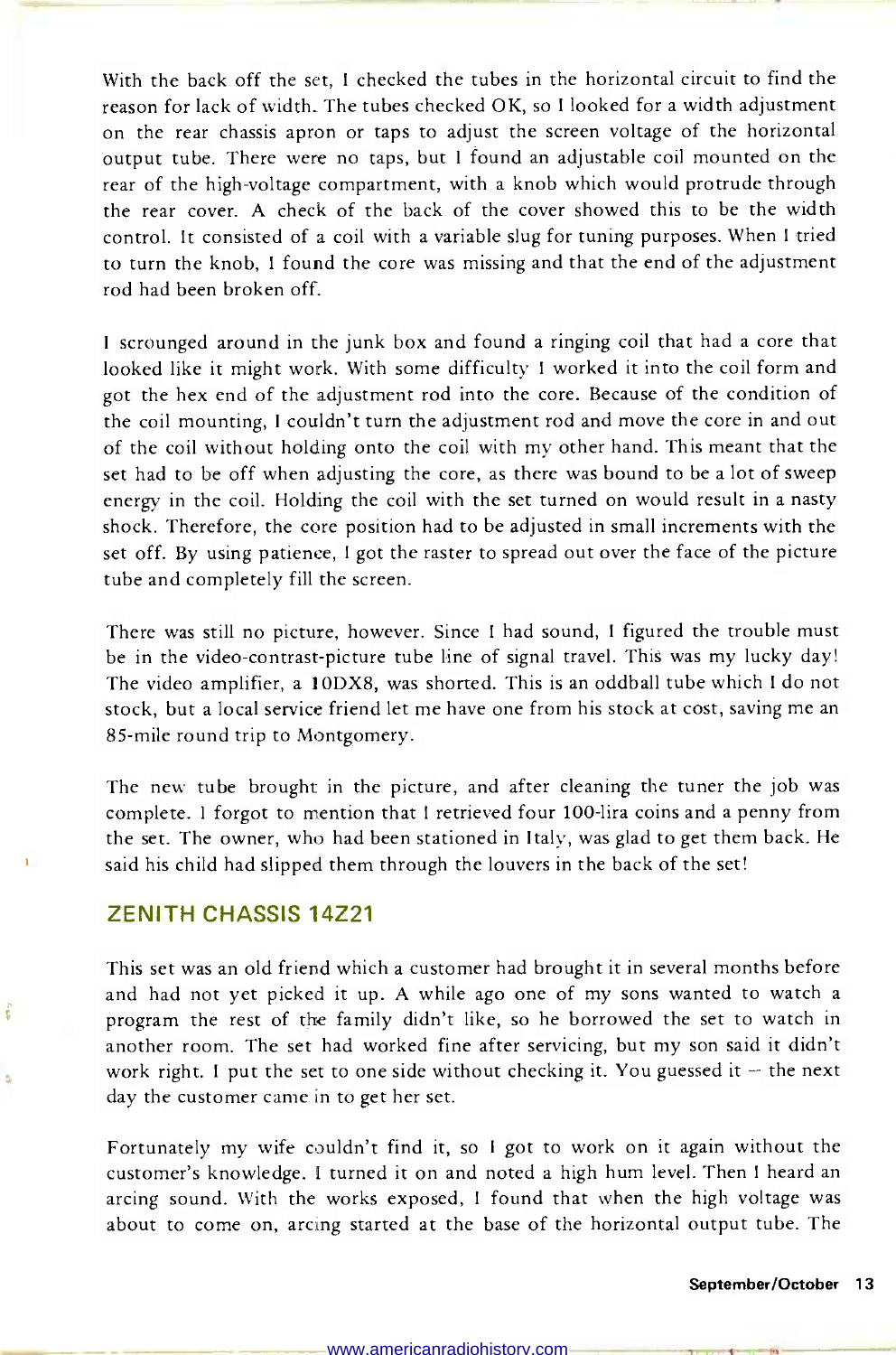tube in this set is a single -ended tube (no top cap for the plate lead). Since very high -voltage pulses are present at the plate of this tube, the plate terminal floats free, the circuit board being cut away from around the plate socket terminal. The manufacturer had fastened a fiber disc on the bottom of the socket so a serviceman wouldn't accidentally come in contact with the exposed plate terminal. This disc was held in place with a center rivet to a chassis ground point. The underside of the disc had carbonized from the area of the plate terminal to the center rivet, forming a conductive path. I cut the carbonized portion away, exposing the plate terminal. This stopped the arcing.

When the raster came on, I had never seen anything quite like it. There was a succession of pear-shaped objects floating from the bottom of the screen to the top. Adjustment of the vertical hold turned this into a stationary image. The bottom of the raster seemed to swirl around and come almost to a point. Remembering the high hum level when the set was first turned on was the clue. A look at the electrolytics showed a brownish buildup on one of the capacitor terminals. This capacitor had become leaky from disuse. I shunted the capacitor with a good one and the set became more lively with a brighter pear-shaped raster and no hum, showing that the B supply voltage had increased with better filtering. In a short time I could remove the shunt capacitor without any effect, showing that the original capacitor had reformed itself. Next I shunted a capacitor across another section of the electrolytic can and the raster became normal. I made a permanent connection and the set gave a beautiful picture.

The original bill had been \$18.50. I refigured it, using the latest tube prices (I had put in three tubes originally), the cost of the replacement capacitor, and labor. Now the bill stood at \$32.75. I hope she comes for it soon, as sets deteriorate in humid climates if not used, and I don't want to have to run the bill even higher. I sent her a postcard stating that I would sell the set for repairs if she didn't pick it up in two weeks.

#### TRUETONE GEC3412A-47

This set had no raster, and when I found out that there was no high voltage I invested in a Sams diagram. The horizontal and high -voltage sections are shown in Figure 4. Note that the horizontal oscillator and amplifier are transistorized. I had never seen this set-up before. I quickly discovered that there was no grid drive to the 33GY7, so I decided the amplifier transistor had to be at fault, especially since the collector voltage was around 100 volts and there was no base or emitter voltage.

To be on the safe side I bought both the amplifier and the FET oscillator transistors. I installed the amplifier and was rewarded with nothing. Before taking out the oscillator for replacement, I checked its output with my scope and found no output voltage. Again the dc voltages were off, and a check with the ohmmeter led me to believe the trouble might be in the circuit rather than in the FET. The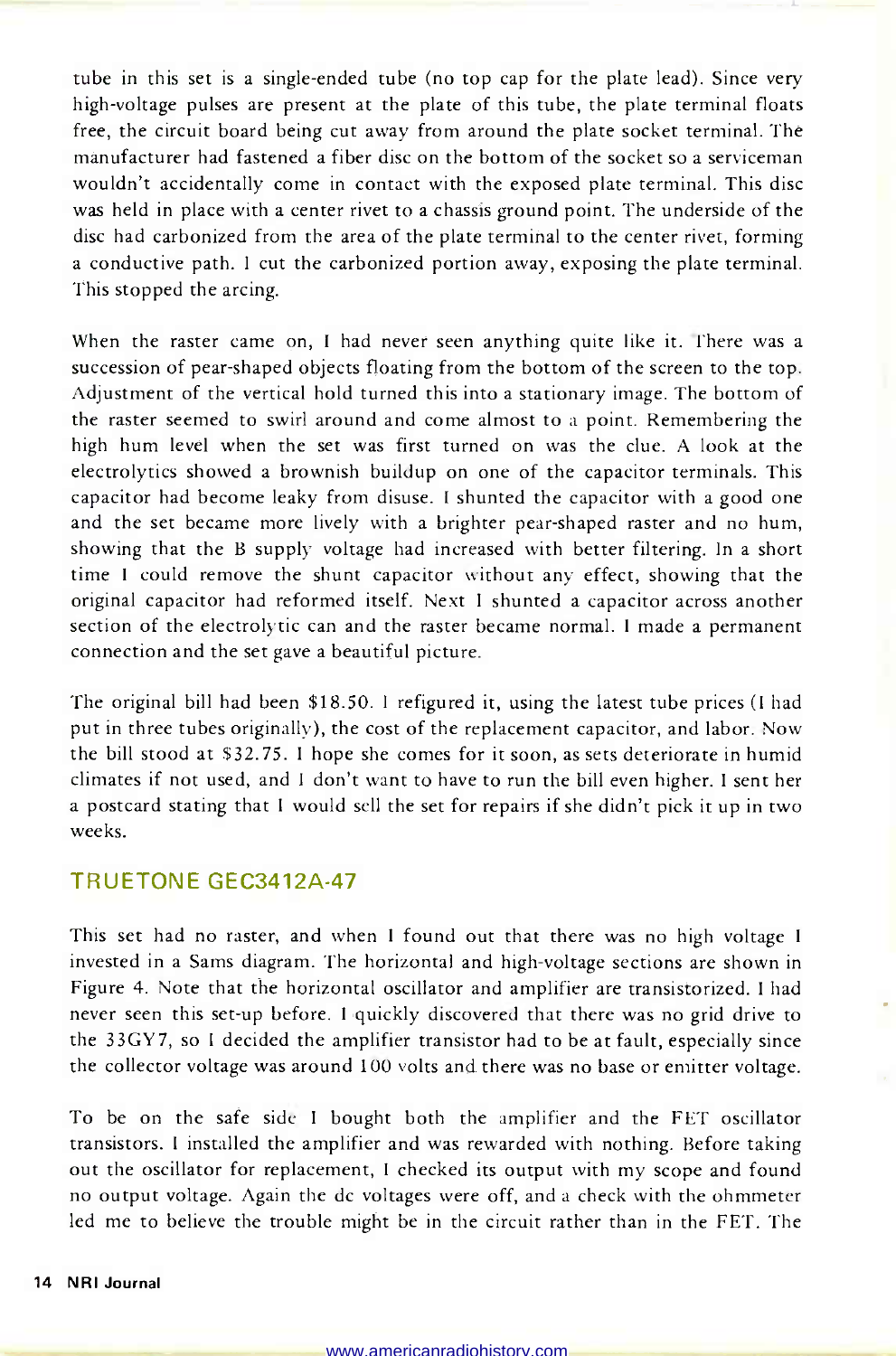

 $\frac{1}{2}$ 

à



Courtesy Howard W. Sams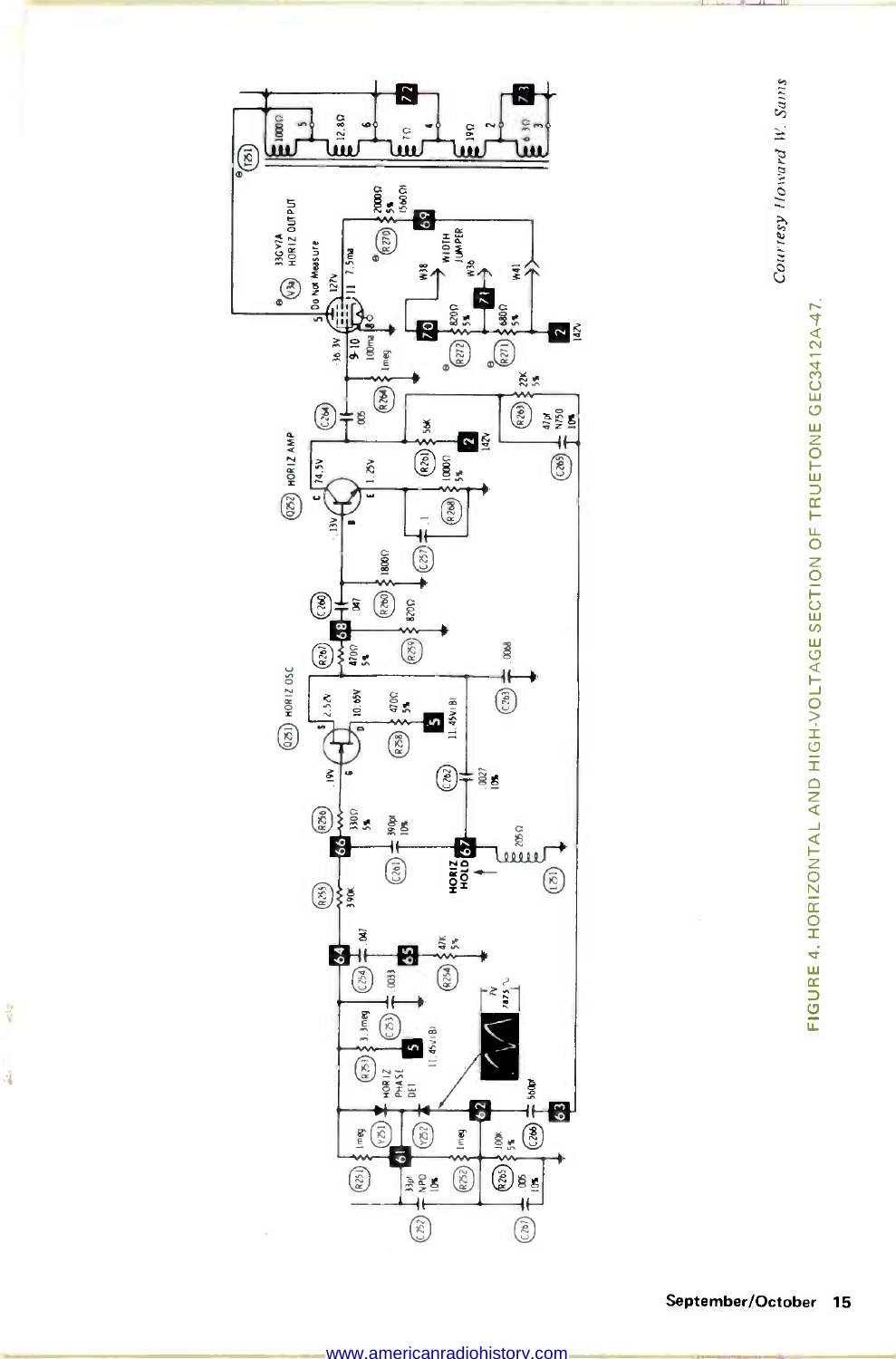gate and source voltages were both zero. The drain voltage was higher than normal, indicating lack of circuit current.

The resistances in the G and D circuits were about as expected, but the S to chassis was about 300 ohms. I disconnected (clipped) the lead of the 820-ohm resistor to ground and the resistance from S to ground remained the same. I removed the FET and the resistance from the S terminal to ground remained the same. I looked the circuit over and the only thing I could see that could cause the trouble was a short in the 0.0027 µf feedback capacitor from the source to the horizontal coil or the 0.0068  $\mu$ f to ground. I disconnected one lead of the 0.0027  $\mu$ f capacitor and, sure enough, it was just about a dead short.

I didn't have a 0.0027  $\mu$ f in stock, but I did have a 0.003  $\mu$ f, which I figured was close enough. I didn't know the working voltage of the original capacitor, but the replacement was 3 kV, far more than necessary. I couldn't get the new capacitor under the horizontal coil where the original had been, so I straddled it over the top of the coil and its leads fit nicely into the circuit board holes.

After reassembly of the circuit, the horizontal took off and the set was as good as new. I charged the customer \$18.75. I could have saved time and money if I had used the scope to localize the trouble at the start.

#### SEARS MODEL UNKNOWN (STICKER REMOVED)

This set came in with the complaint that a wire had burned out. Removal of the rear cover exposed a large part of the bottom of the circuit board. It was apparent that something had burned. The 5.7 -ohm surge resistor in series with the diode rectifier had burned out and one lead of the diode (cathode) had come unsoldered. After checking for short circuits, I replaced the surge resistor and reconnected the diode. When I turned the set on, I found that I had B+ but no tubes lighted.

After considerable searching and tracing, I discovered an open between the filament of the 33GY7 (at the head of the heater string) and the on -off switch. This, I concluded, was where the wire burned away. I rewired this circuit and the tubes lit up, but no sound or picture appeared. I got out my substitute tuner and could get no signal when fed into the control grid of the 4EH7, which is the first i -f tube.

Going to the input of the second i-f, a  $4E/7$ , I received a fairly good picture and sound. I tested the voltages and found no screen voltage on the 4EH7. I suspected a break in the circuit board-no schematic was available as the model number was missing. I found the B supply connection to the first i-f transformer with a voltmeter and ran a connection from pin 8 (the screen) of the 4EH7 to B plus. It didn't help, so I tested the 4EH7 and found it to be shorted and defective as far as emission was concerned.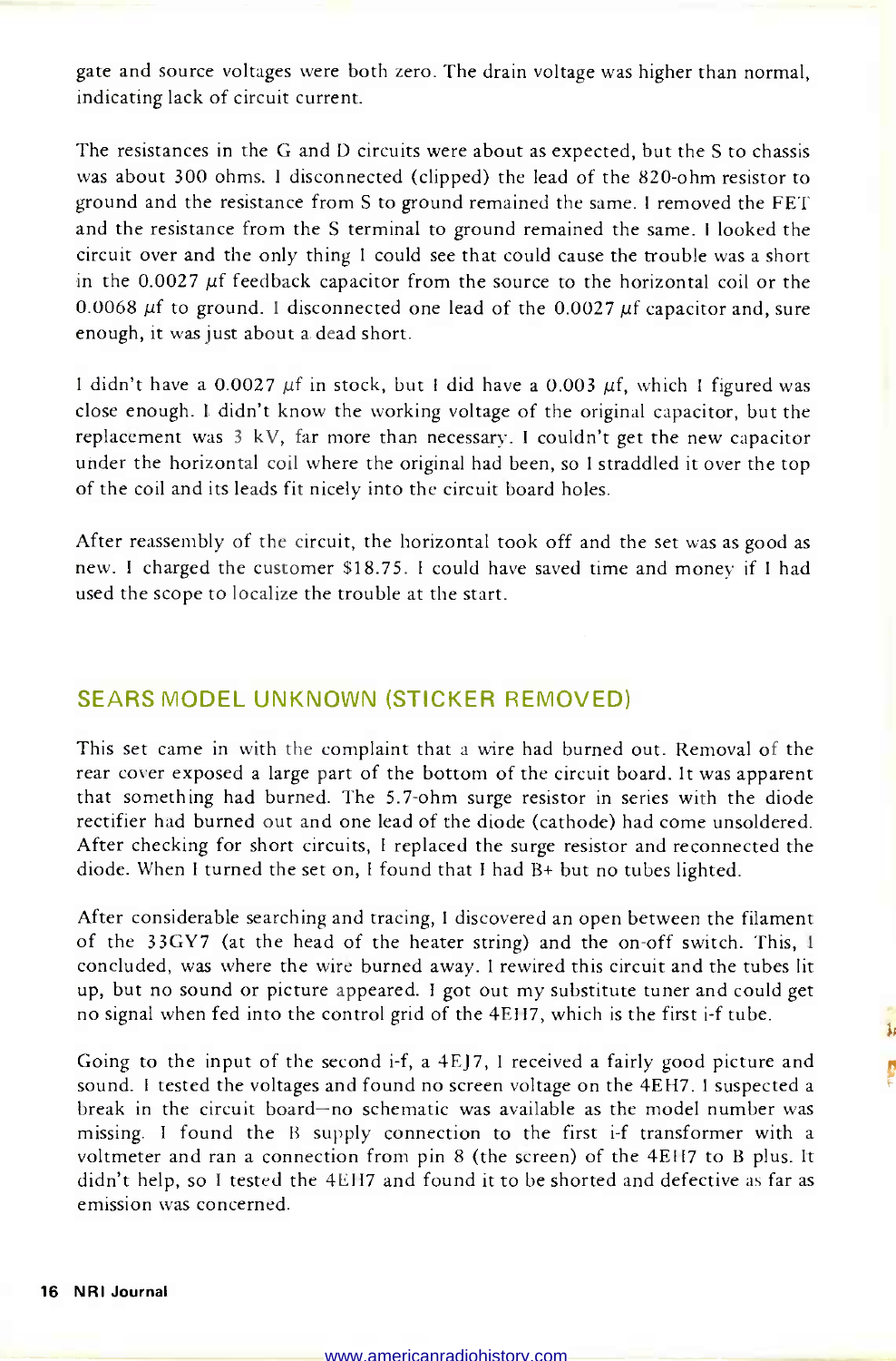I then picked up a 6EH7 and placed it in the circuit. The tube flared up like a Christmas tree light but the set came on with a fine picture and good sound. Soon, however, it faded from view. I rechecked the first i-f tube operating voltages and found that when the picture went off, the control grid swung positive-an indication of gas in the tube. About this time I realized the boner I had pulled when <sup>I</sup>put in a 6EH7 instead of the 4EH7 supposed to be used. No wonder the tube lit up so brightly! The heater current was far too high and the heat caused the tube to become gassy. With the correct replacement the set worked fine. I had to replace five tubes and the surge resistor. Thé total bill came to \$27.90.

**elpfui** Before purchasing a replacement CRT for a<br>Helevision receiver, check with your electronic<br>wholesaler to see if the tube has a "dud" value.<br>Some "bad" CRT's are worth money when wholesaler to see if the tube has a "dud" value. Some "bad" CRT's are worth money when turned in to your electronic parts dealer at the

time of purchasing a replacement. These picture tubes can be rebuilt, and should remain under vacuum and should not be damaged or cracked in any way.

CRT's that do not have a dud value should be "aired" by releasing the vacuum within the tube before disposal. A tube that has not been aired is a potential danger to anyone who handles the bad tube.

Some precautions should be taken if you have to release the vacuum in a picture tube. First, place the picture tube to be aired inside a carton (use the carton the new tube was in) face down with the carton flaps closed and the neck exposed. Avoid hitting or jarring the faceplate or bell. Remove the socket from the pin area and then with a pair of pliers snap off the glass tip which was originally used to seal the tube.

Once aired, the tube is safe for handling. The tube will not be reusable in this condition because the phosphor surface is generally blown free with the rapid inrush of air. The picture tube vacuum should not be released on the customer's premises.

-by James Crudup

### A Reminder

Always be sure to include your student number whenever you contact NRI. This will help to ensure that we can serve you promptly and efficiently.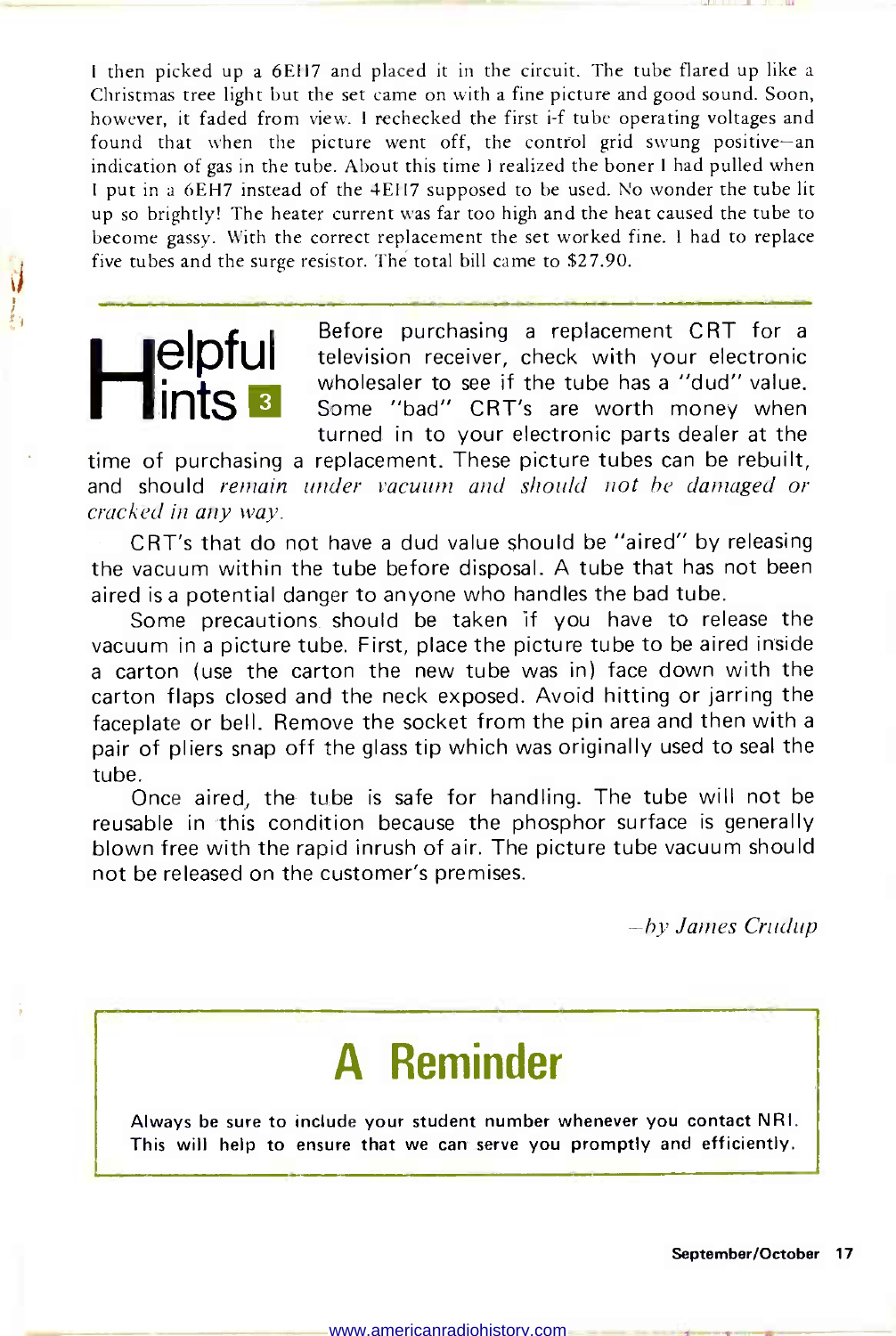

### HAM NEWS



#### By Ted Beach K4MKX

The last weekend in June was a hectic one around the Beach household. Our <sup>11</sup>-year -old son was to go on his first full week scouting trip on Saturday, and our 10-year-old daughter was off to a horseback riding camp on Sunday. And guess who had forgotten that that was Field Day weekend? Yep, yours truly, and I didn't want to miss this one as it was my very first (in almost 20 years of hamming) and I had promised to transport two generators to the site in our station wagon. This was for the newly formed Arlington Amateur Radio Club, and since I was <sup>a</sup>charter member, I just had to go.

Suffice it to say that a deal was worked out with my understanding XYL to get Bobby off on Saturday and to drive Carolyn the 45 miles to camp on Sunday while dear old dad relaxed (!) out at the old FD site. I was up bright and early Saturday morning, hauling the generators around.

<sup>I</sup>won't go into all the details of the weekend, but I will say that we had lots of fun, and I learned quite a bit about amateur radio in a little over twenty-four hours that Field Day. We operated four stations -80/75, 40, 20, and VHF. I helped put up the 80 and 20-meter antennas (inverted vees) and took some of the operating time of the 80/75 station.

We used a barefoot KWM2 on 80 and at first it didn't look like we would even get started. The cut-at-home antenna would not take a load, and after all the time we had spent getting the apex up at a height of about 85 feet, we were not in too big a hurry to let the thing down to prune and tune. Fortunately we had a little time before the melee began and someone had brought a huge box with lots of knobs and ceramic standoffs sprouting from all sides that he declared was an "antenna tuner" that would match the KWM2 to the coax. Wonder of wonders, it did! Now we could tune up the rig and twist a knob or two on the box and have a 1:1 SWR over a 50 or 60 -kHz band.

I don't know if all the power was going to the antenna, but as far as the rig was concerned, it was looking into <sup>a</sup>50 -ohm resistive load, and that's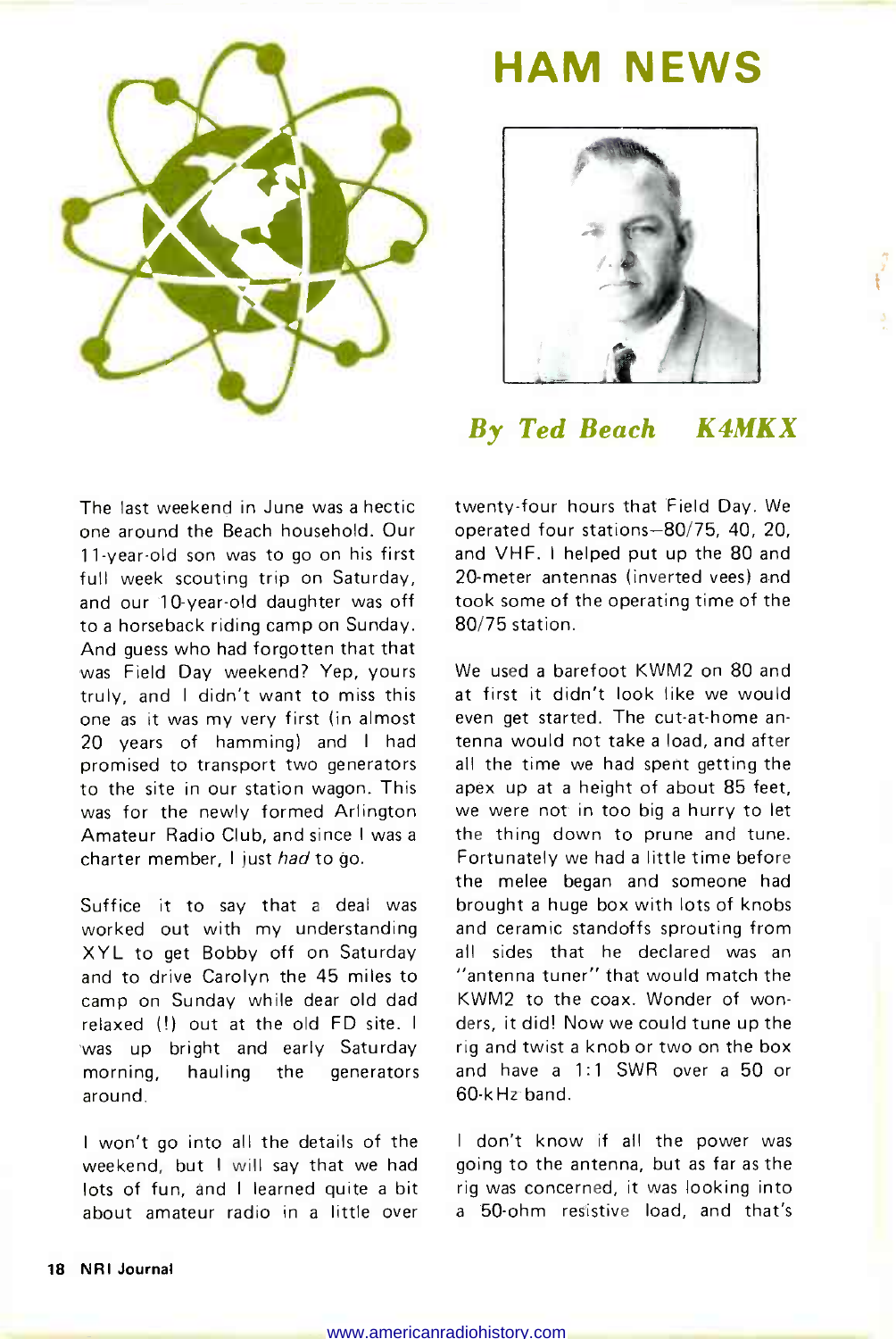what counts. Had we been using an if Then I came upon a coupler in the open line to the inverted vee instead of in 1957 ARRL Handbook which was just almost 150 feet of RG8 and a balun,<br>I'm pretty sure most of the power would have been going into the antenna. Anyway, everything worked well, someone had designed this coupler and we made a decent number of contacts both on CW and sideband. article, I remembered that I had built a Nothing earthshaking, but respectable for the first time out.

Well, after we had packed it all up<br>Sunday afternoon, I did a little thinking and reading on "antenna tuners" to 30 MHz. Figure 1 shows the arand decided to try my hand at one for my little station (still using the Ranger (about 90 watts). I decided I could get away with the relatively inexpensive and readily available capacitors with<br>about 0.032" spaced plates. These are about 1000 volts (if the humidity is low!) and should work okay under most conditions.

d s

decided to use plain old stock coil C2B in series over the 14 to 32material. Also, I thought that it would be quite nice not to have to tap the come from link A, while outputs coil or use plug-ins-wouldn't we all like that?

Then I came upon a coupler in the what I was looking for. This handbook was published in the days when the "multiband" tuners were popular, and around such a tuner. After reading the receiver some years ago and had used such a tuner in the front end and it had worked quite well. It had two ganged capacitors and two coils and covered the entire range from 3 MHz rangement as published in the 1957 Handbook.

I did not want to have to use any anallel over the 3.5 to 7.3 MHz range.<br>
Special type of roller inductor (very actance is very large and can be dis-<br>
expensive and hard to come by so I renarded 1.2 being tuned by C3A set L1 and L2 were separate coils mounted at right angles to one another to reduce coupling, and the outputs were taken from the A and B links. L1 is larger than L2 and at the lower frequencies L2 can be disregarded, L1 being tuned by C2A and C2B in At the higher frequencies, L1 reregarded, L2 being tuned by C2A and MHz range. Outputs for 80 and 40 for 20 through 10 come from link B.



FIGURE 1. MULTIBAND COUPLER.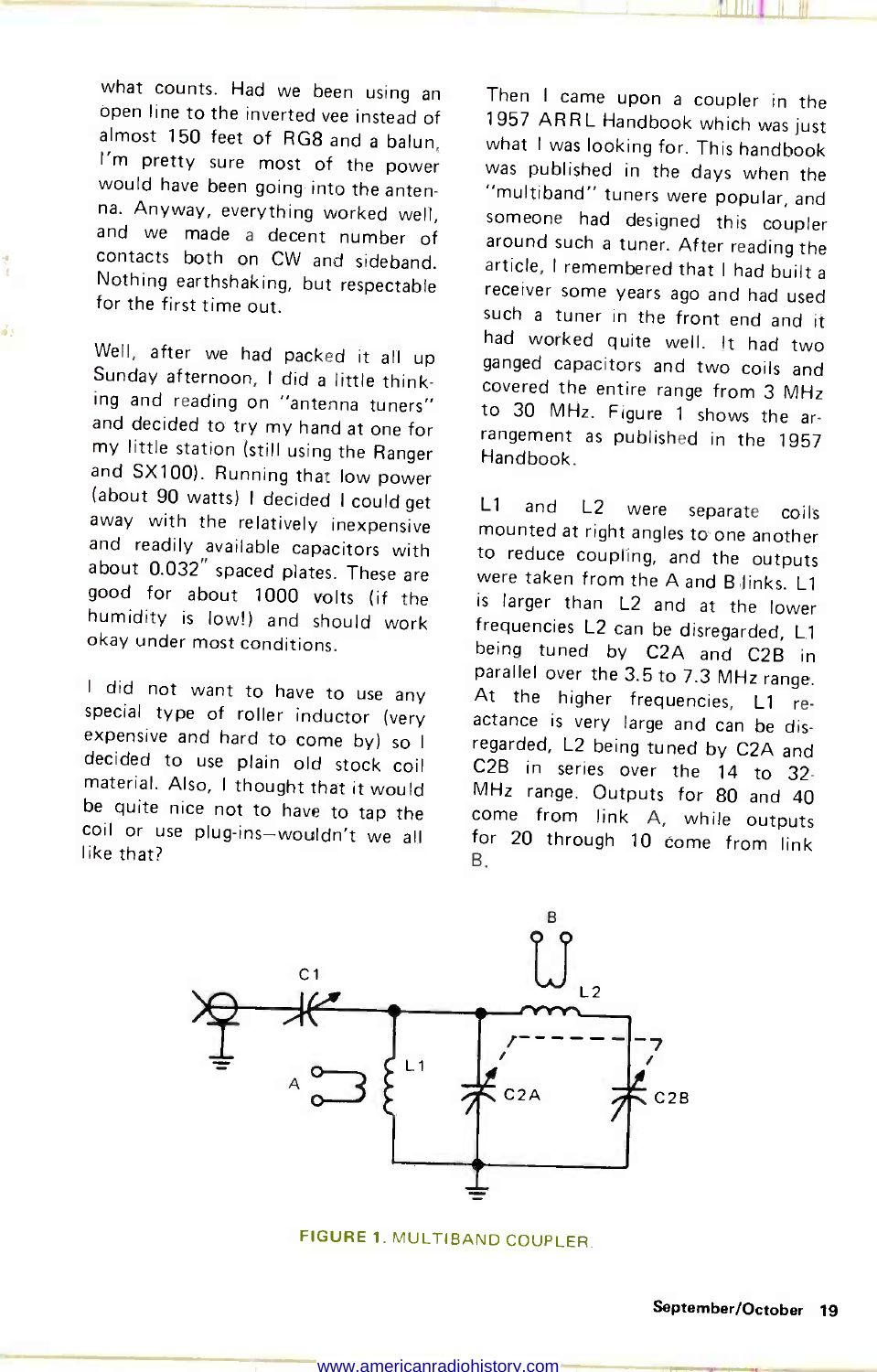

 $\frac{1}{\sqrt{2}}$ 

¢,

FIGURE 2. REVISED MULTIBAND COUPLER.



FIGURE 3. FINAL VERSION OF THE MULTIBAND COUPLER.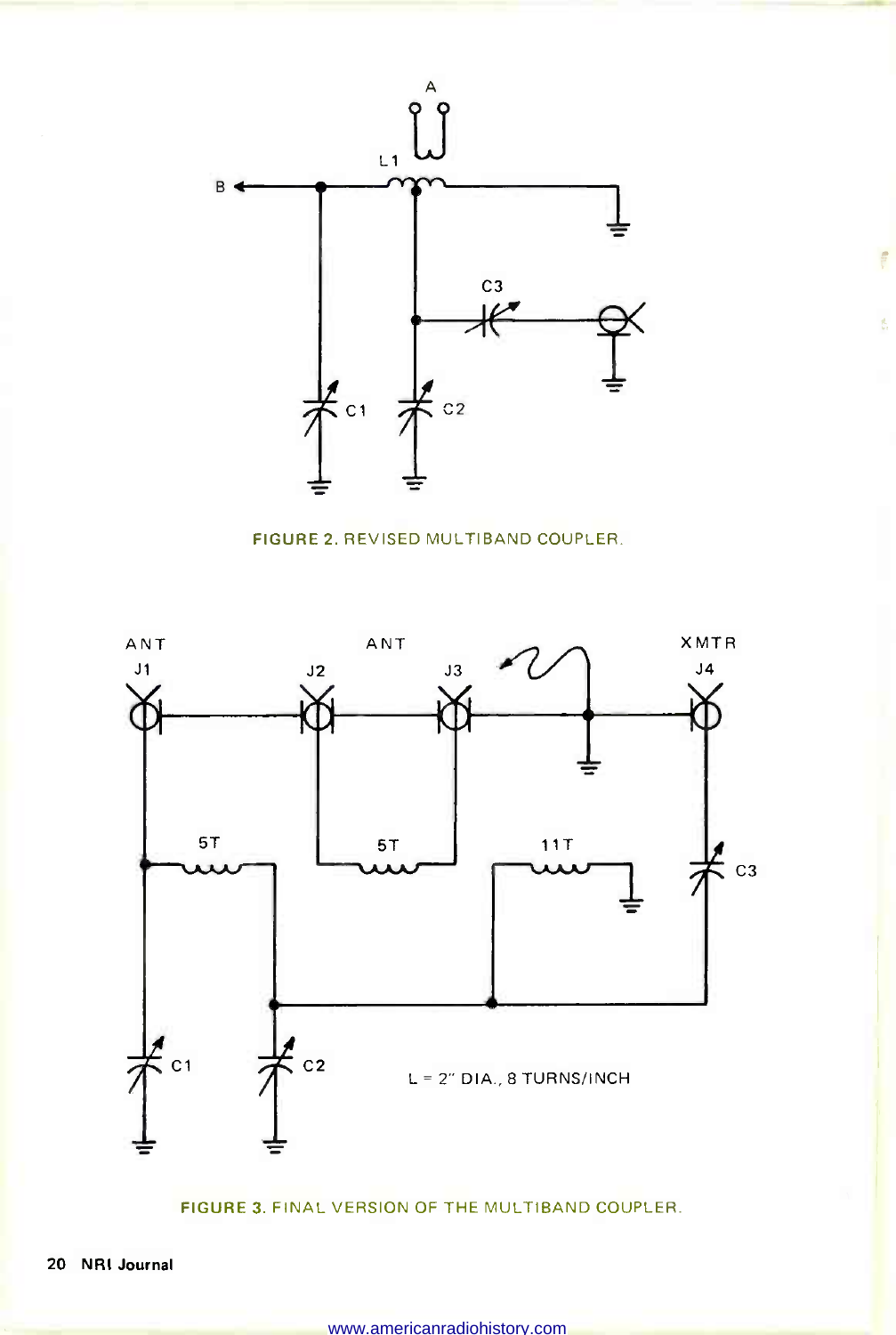

FIGURE 4. PROTOTYPE COUPLER.

I didn't use this arrangement. Instead, <sup>I</sup>used the configuration shown in Figure 2, originally as a receiver front end and more recently as a transmission line coupler (a more apt name than "antenna tuner"). In the receiver, the link (A) was near the ground end of L1 which is now a single, tapped coil and the B terminal went to the grid of the rf amplifier. C3 was not used. Cl and C2 were two sections of a broadcast variable (about 400 pf maximum capacity) and were ganged together. At any rate, having the two coils of Figure 1 tightly coupled as in Figure 2 did not seem to alter the operation of the tuner in the least, and the mechanical construction was simplified greatly by having only a single coil.

Anyway, I thought I would try the configuration of Figure 2 as a transmission line coupler and the results can be seen in Figure 3 and Figure 4. I used three separate capacitors for Cl, C2, and C3 and a single length of coil stock for L1 and the link. Figure 4 shows the physical layout of the prototype as installed in a salvaged Conar Model 682 enclosure (which had been retooled by the U.S. Postal Service). All three capacitors are 235-pf variables with 0.032" spacing. This spacing should prove adequate for rigs running 200 watts or less. L1 is a length of B&W 4032 air inductor constructed as shown in Figure 3.

As you can see, there are four coax connectors; two for the link, one for the C3 input from the transmitter and one for the auxiliary output from Cl. Note that C3 has an insulated shaft and is mounted on an insulator since both terminals are above ground. Normally, you should use the two outputs from the link to match to the transmission line. If the line is unbalanced (coax), ground one of the two link coax connectors. That is what the little jumper with the banana plug is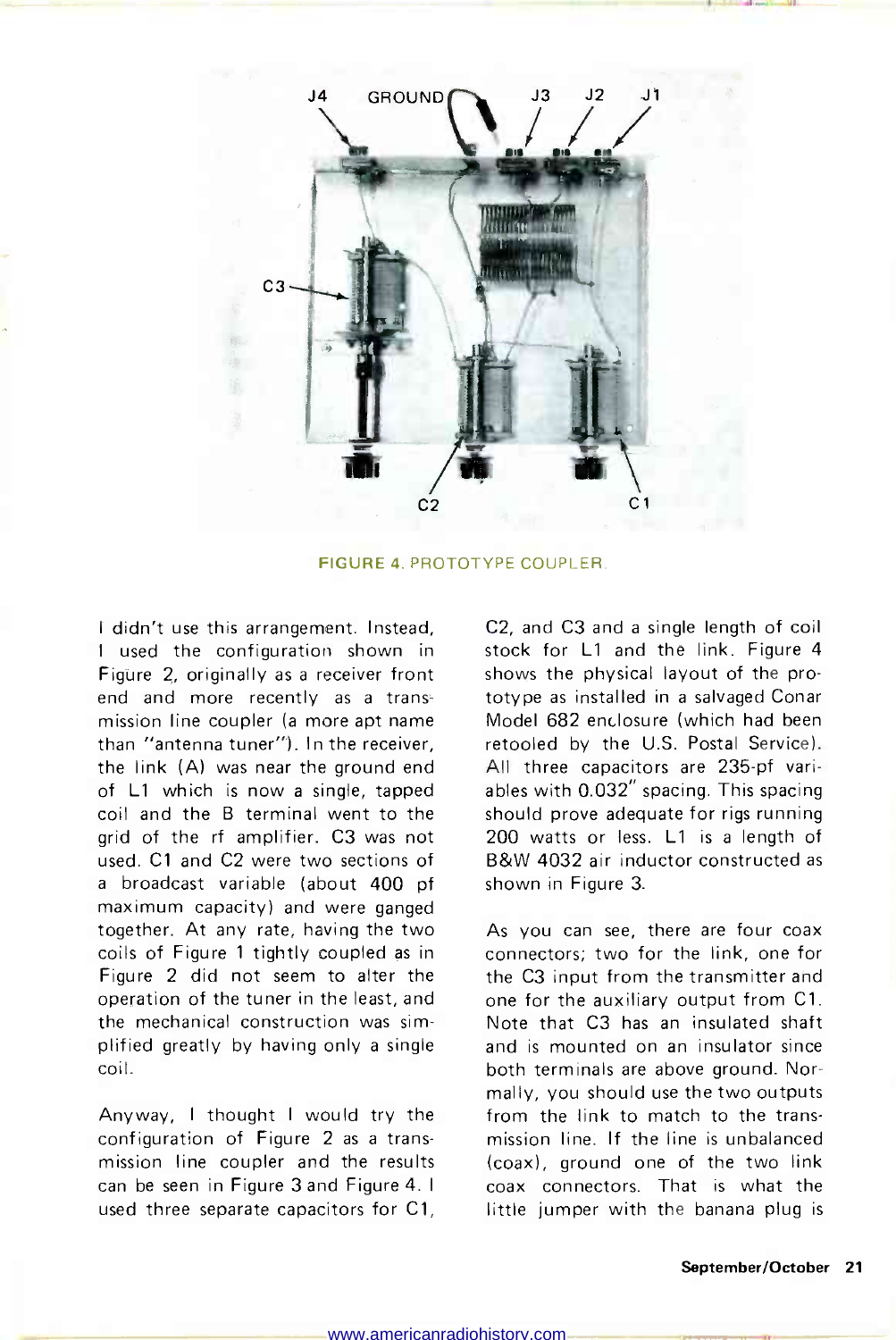for in Figure 4. Do not use the ground plug for balanced lines-just connect the line to the two coax connectors with two banana plugs. On the higher bands, you can try the coax output from J1 for a match to the line if you want.

To tune the coupler, connect a reflectometer in the line between the coupler and the transmitter and set Cl and C2 to maximum capacity, C3 to mid capacity. Tune the transmitter reso- nance (dip the final) and adjust Cl and C2 together for *minimum* reflected power. Then adjust C3 for the least reflected power and load up the final amplifier. When you have the transmitter loaded to almost full (rated) power, readjust Cl, C2, and C3 for the deepest possible null in re flected power. You should be able to achieve a 1:1 SWR.

Depending on the type of antenna you are coupling into, you may have to readjust Cl and C2 as you depart from the original operating frequency-no big deal, just keep the reflectometer in the "reflected" position and keep your eye on it as you vary your frequency. If you see the needle creeping up, tweak C1 and C2 to bring it back

down. What could be easier? No switches and no expensive parts and it's simple to use! Now you can load up that old wet kite string and work the world!

If you used a larger coil (higher Q) and capacitors with wider spacing I'm quite sure the same configuration would easily handle a full gallon with almost any antenna. I fully intend to try this out just as soon as I can find some suitable capacitors. These are becoming rarer and rarer at hamfests and in surplus stores.

Now, let's see who we have heard from since last time. As usual, those listed first are students and graduates of our Amateur Radio Course, while those listed last are other students and graduates.

W4ADK had a tale of woe to tell us. Simon is a ship's radio officer and went in to take his Advanced and Extra tests at the same time but missed out on Extra. He didn't say whether it was the code or the theory that did him in, but we're sure that next time around we'll have a new Extra amongst us! Best of luck, Simon.

| Simon | W4ADK         | А     | Jamestown NC   |
|-------|---------------|-------|----------------|
| Flynt | WN4LNV        | Ν     | Atlanta GA     |
| Mike  | WN7WLM        | N     | Reno NV        |
| Greg  | WN8UTC        | N     | Vandalia OH    |
| David | <b>WNØPHJ</b> | Ν     | Minneapolis MN |
| John  | WN4LCZ        | N*    | Greenville SC  |
| Don   | WN7BLQ        | N     | Tacoma WA      |
| Jim.  | WA7ZVS        | $A^*$ | Tuscon AZ      |
| Phil  | WA4LJJ/KA7    |       | Sasebo JAPAN   |

 $*$ Just upgraded  $-$  congratulations!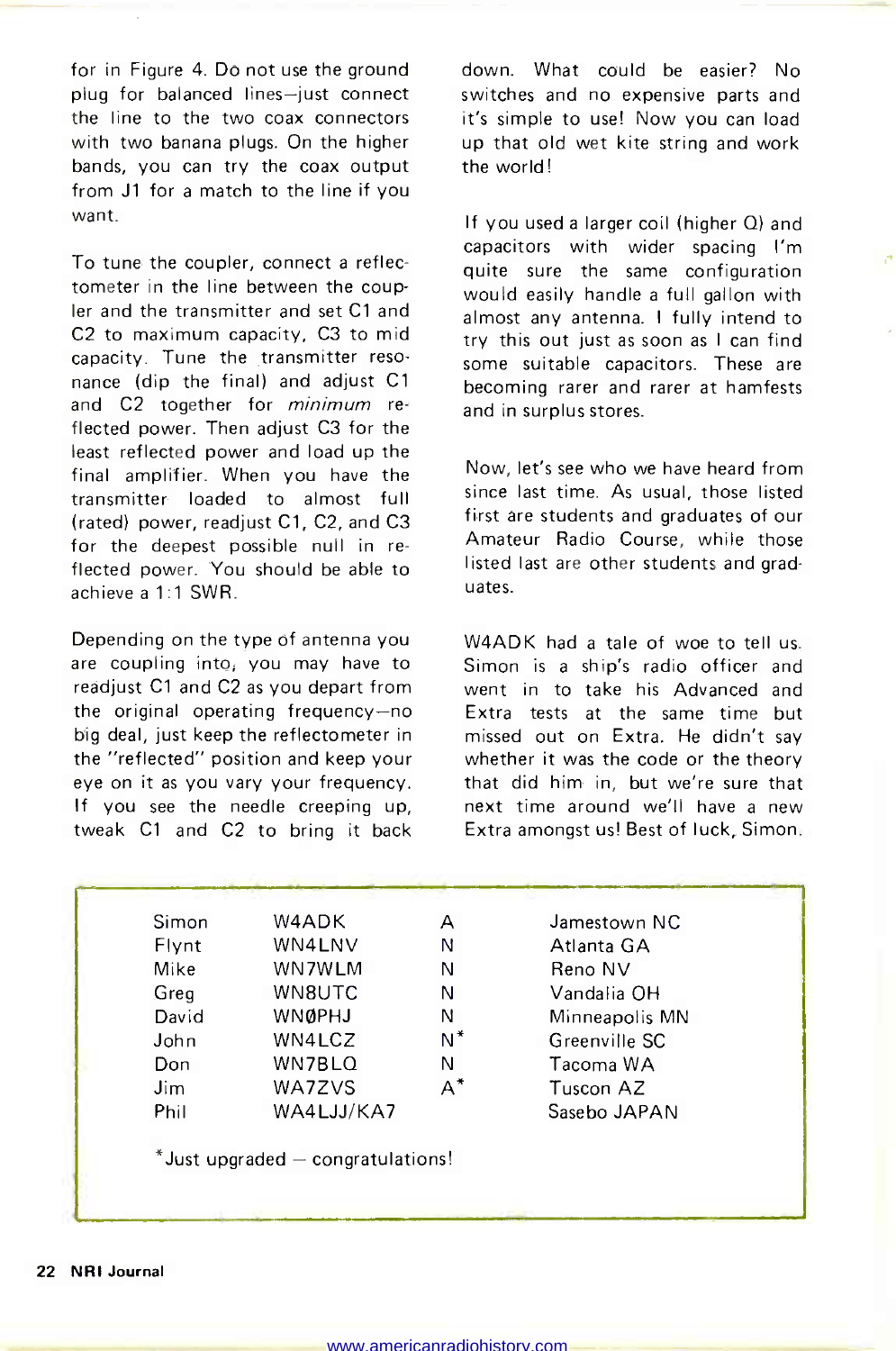The case of WN7WLM is very similar to that of many of our Amateur Course students. Mike started the course many months ago (I won't say how many, but his Novice License is expiring) and as soon as he got his first ticket he got on the air. So much for studying! Anyway, Mike says that now that he has returned from his vacation (a cruise, no less, from San Francisco to Ft. Lauderdale, Florida and back) he will diligently pound the books instead of the brass. While on his cruise, he tried some 40-meter QRP work without a great deal of luck. He worked a few 6's and a Kentucky station, but considering that he was running only 3 watts to a Heath HW7 and had to compete with the ship's radio gear, I guess he did all right. Fine business, Mike, and thanks for the handmade shipboard QSL-it looks real nice.

WN8UTC writes that he is really enjoying his course and looks forward to getting the N removed real soon. Best of luck, Greg, and we'll look for you on the air now that I have my station back in operating condition.

WNOPHJ got his Novice ticket even though he took one of the newer (and tougher) exams that the FCC has been dreaming up lately. Seems as how we had told him in our lessons (based on information from the Friendly Candy Company) that there would be no schematics on the Novice test. Not so, says David. They showed him a transmitter schematic and asked him to identify the output tank circuit. Sorry about that, OM, but it looks as if you did okay anyway. We're going to have a lot of updating to do in our lessons when the new changes in class are put into action. Wow! I don't like to think about it.

Even though John, WN4LCZ, is listed as a Novice, he informs us that he passed his General in July. The new license was not yet in hand, so he did not know whether he would get a B or an  $A - I'm$  not real sure myself just where the 4's stand right now. I think we're still in the B's. At any rate, congratulations, John.

WN7BLQ is waiting for a new SB401 to go with his SB303. In the meantime Don is using a Viking Adventurer just so he can get going. He has separate inverted vees for 80 and 40 and plans to try and load a CB vertical on 10 and 15. Don says that he knows that he would not have answered three of the questions on the Novice test if he had not taken the NRI course.

WA7ZVS jumped from Novice to Advanced at one sitting. Nice going, Jim. At present he is using a Heath HW16 and a 14AVQ but plans to use a Swan 500 in the near future.

Last, but not least, we got a nice note from Wilmer Giese, an ardent supporter of the Society of Wireless Pioneers. The widow of an old-time ham from Baltimore (ex-3BBW) gave Wilmer a bunch of old (antique?) gear including coils, capacitors and quartz crystals. He would be more than willing to give this equipment to anyone who would like to have it. You can drop him a note at:

> Bay City  $-$  Box 20  $-$  8 Stevensville MD, 21666

That just about makes it time to QRT for this time. Do let us hear from you from time to time-and remember-KEEP STUDYING!

Very  $73 - Ted - K4MKX$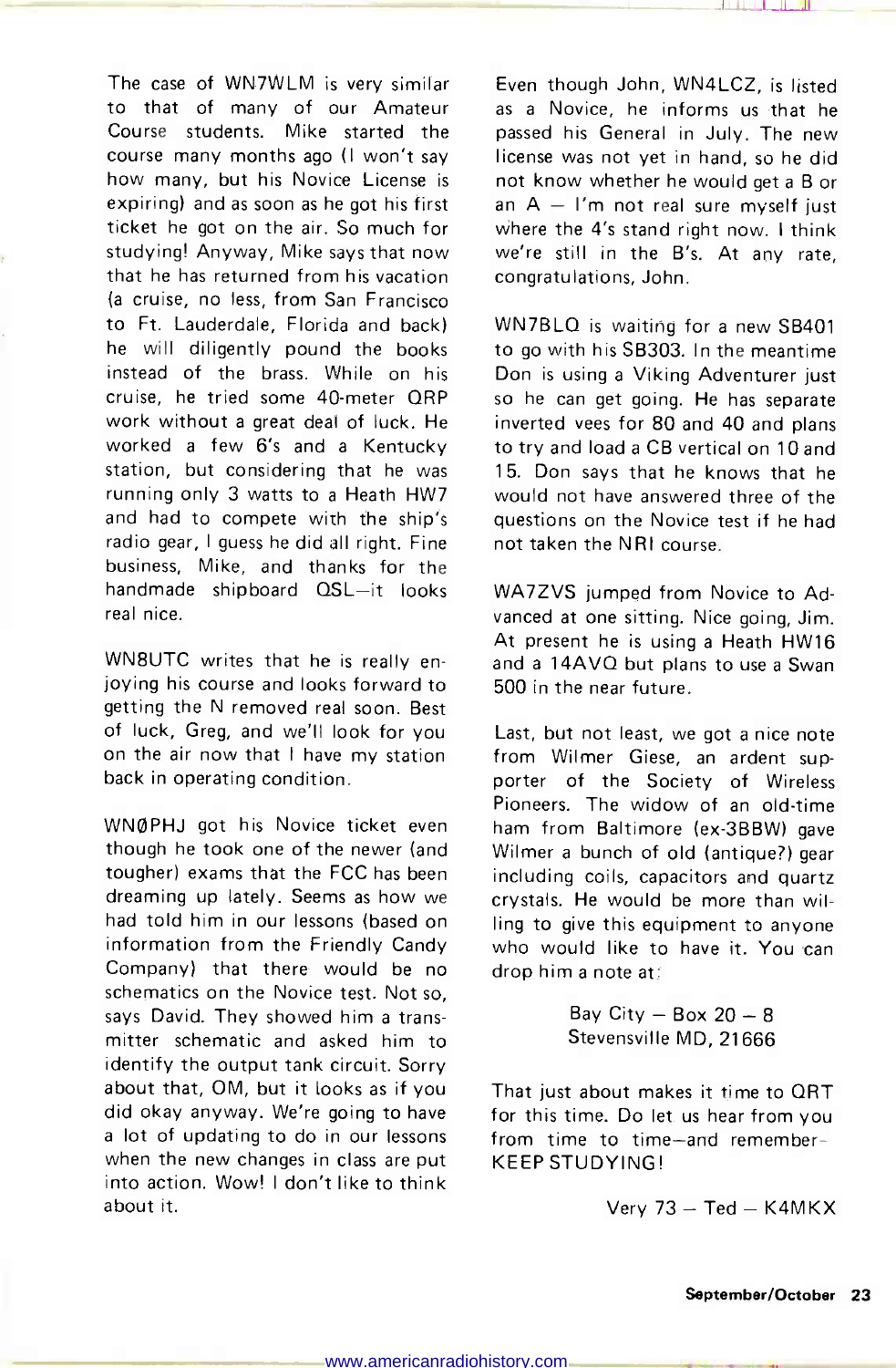### NRI HONORS PROGRAM AWARDS

In the tradition of NRI's pursuit of excellence in training, the following graduates who earned NRI electronics diplomas in May and June also earned unusual recognition under the NRI Honors Program. On the basis of their grades, these graduates distinguished themselves by earning the right to honors listed below and to the appropriate Certificate of Distinction in addition to their regular NRI Diploma. This distinction is made part of their permanent NRI records.

#### WITH HIGHEST HONORS

George E. Allan, Vancouver BC, Canada Jay D. Cason, Merritt Island, FL Ronald E. Dick, Dartmouth NS, Canada James R. Duncan, Crofton, MD James C. Holliday, Aurora, CO Thomas L. Jackson, Meridian, MS R. B. Maranto, Baton Rouge, LA Terrance V. Minsel, Findlay, OH Charles Mitcheli, Roselle, NJ Klaus Dieter Schuenemann, Kansas City, MO

Robert M. Scott, Bloomfield, NJ T. C. Truemper, Aurora, IL Michael Vana, Schaumburg, IL Earle A. Young, Rochester, NY

George R. Lauder, Windsor ON, Canada Kenneth Lee, Mississauga ON, Canada Joseph J. Lesko, Lancaster, CA H. D. Lif, Loring AFB, ME Troy Wayne Maddox, Corinth, MS Glenn H. McKenzie, Ocean Springs, MS Ronald B. Moore, San Diego, CA Carl J. Morin, Skowhegan, ME Robert D. Overby, St. Paul, MN Wesley Pate, Lawton, OK Leger Philip, Charlottetown PEI, Canada Cliffore Reid, Staten Island, NY Claude A. Rodgers, Ranger, TX Rudolf Saunders, Jr., Gambrills, MD Tom M. Savage, San Lorenzo, CA Carl Richard Schluter, Irving, TX Richard M. Tavalsky, Johnstown, PA David A. Tyo, San Diego, CA Stanley J. Urevick, Arnold, MD Kevin Wells, Churchill Falls NF, Canada

#### WITH HIGH HONORS

James R. Barnhill, Brandywine, MD John W. Black, Marietta, GA Stephen P. Bower, Boise, ID Eduardo M. Cagandahan, Jersey City, NJ John C. Conrad, Milford, DE Douglas J. Cooper, Kittery, ME Robert L. Cwik, Woodstock, IL J. Martin Davis, West Milton, OH Robert DiLauri, Belleville, NJ Manuel Dominguez, Squamish BC, Canada Edward R. Evanoff, Jenkins, KY Roger G. Garrett, Springdale, OH Bernard E. Grenat, Lafayette, IN Calvin A. Gundlach, Dunedin, FL Dennis A. Hubbs, West Hartford, CT Richard C. Judy, Roanoke, VA John Kraehling, Cary, IL

#### WITH HONORS

Dana C. Aultman, Buxton, NC Charles A. Balaza, Browns Mills, NJ Alva L. Baldwin, Forsyth, MO Leonard P. Bechard, Saint Catherines ON, Canada J. V. Black, Anniston, AL Oral W. Boyer, Mount Vernon, OH Wayne E. Bratcher, Cheyenne, WY Bryce A. Carr, Hilo, HI Garry O. Caudell, Ashland, KY Billy D. Copeland, Wichita, KS Roy I. Crockett, Jr., Pocomoke City, MD Paul G. Enders, Indianapolis, IN Edward C. Evans, II, Mount Union, PA Frank H. Fugeman, Ashland, KY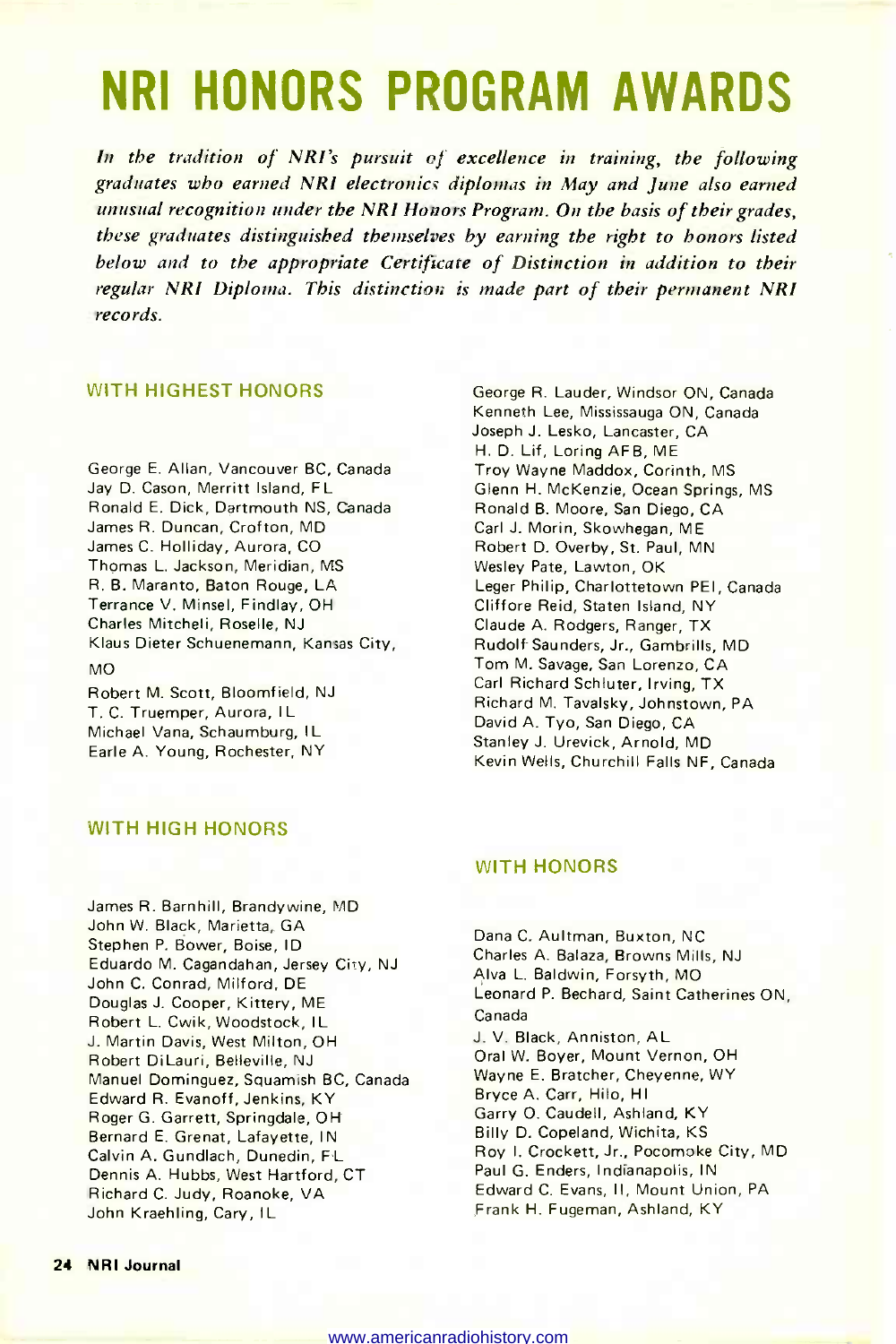Donald William Geddes, Devon AB, Canada Leonard M. Hetrick, Washington, DC Wayman Huddleston, Hyattsville, MD Kurt Jaeger, Maurertown, VA Daryl M. Jenkins, King George, VA Charles B. Jones, Kingsport, TN Robert F. Kassmann, Rochester, NY Roy H. Lauritzen, Salt Lake City, UT Jack Alvin Lord, Los Angeles, CA Austin A. Lunnen, Via Marys Hr Labrador NF, Canada Shirley E. McEwin, North Las Vegas, NV Lee F. Neeley, APO New York Earl Lee Owens, Centerville, IN Michael K. Owens, Long Beach, CA

Laurence L. Plate, Jr., Santa Barbara, CA Robert R. Platt, St Albert AB, Canada

Michael J. Regan, Wantagh, NY Robert D. Reib, White Sands Missile Range, NM

Roy M. Schumaker, Boulder, CO Robert D. Scott, Chamblee, GA Joseph Sharp, Orange, VA Richard D. Shipley, Salem, OR Richard M. Thomas, South Pasadena, CA George Toth, Queens, NY Thomas E. Townsend, Winchester, KY James S. Troutman, Washington, DC Peter Vickers, Needham, MA Robert J. Vint, Tucson, AZ William H. Wagner, East Lake, OH C. L. Waldron, Roanoke, VA James Westley White, Albuquerque, NM Robert Williamson, Massapequa, NY

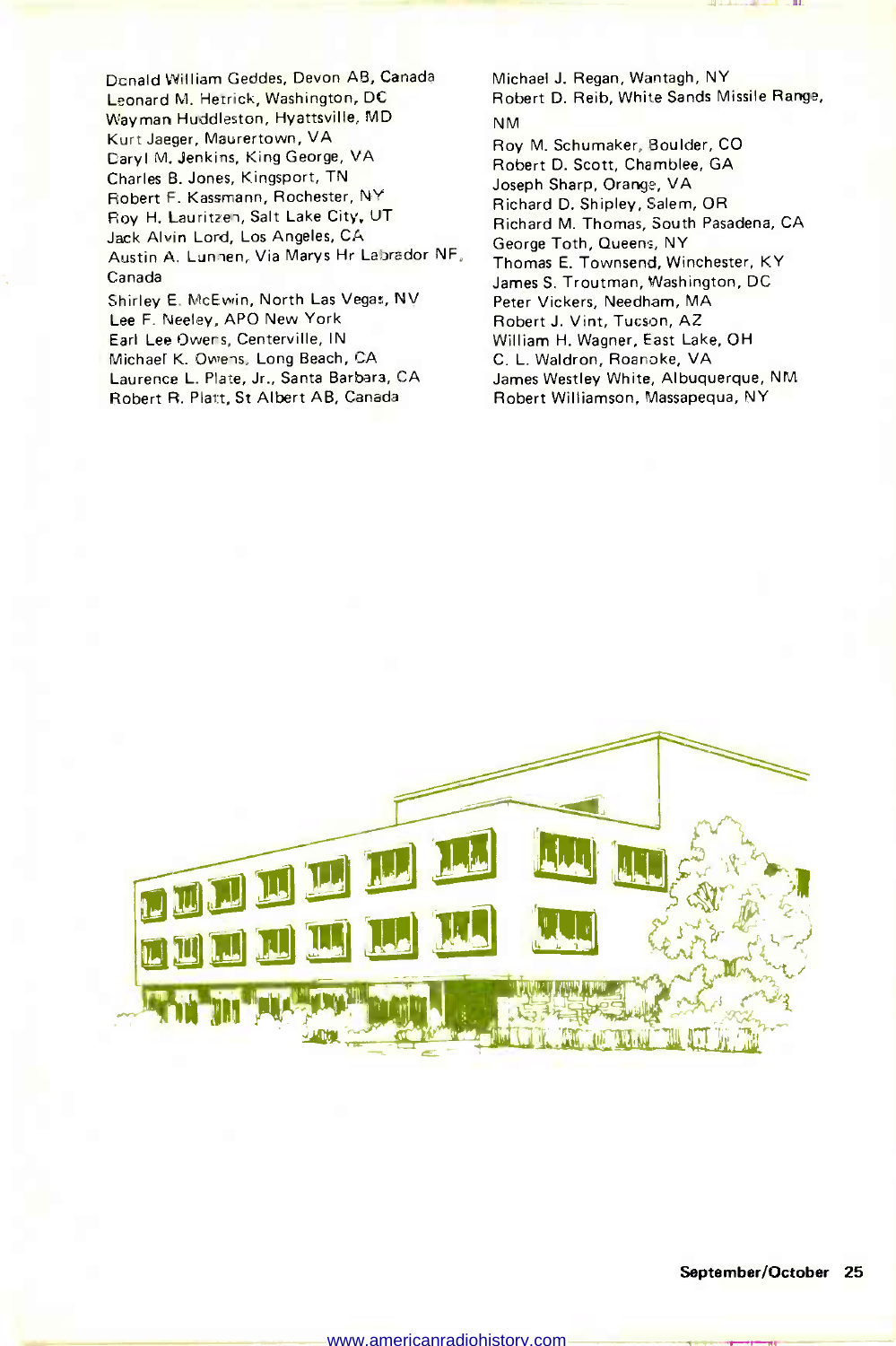#### DIRECTORY OF ALUMNI CHAPTERS

CHAMBERSBURG (CUMBERLAND VALLEY) CHAPTER meets at 8 p.m., 2nd Tuesday of each month at Gerald Strite's TV-Radio Service Shop, RR2, Chambersburg, Pa. Chairman: Gerald Strite.

DETROIT CHAPTER meets 8 p.m., 2nd Friday of each month at St. Andrews Hall, 431 E. Congress St., Detroit. Chairman: James Kelley, 1140 Livernois, Detroit, Mich. 841-4972.

FLINT (SAGINAW VALLEY) CHAPTER meets 7:30 p.m. second Wednesday of each month at Andy's Radio and TV Shop, G-5507 S. Saginaw Rd., Flint, Michigan. Chairman: Larry McMaster, (517) 463-5059.

NEW YORK CITY CHAPTER meets 8:30 p.m., 1st and 3rd Thursday of each month at 199. Lefferts Ave., Brooklyn, N.Y. Chairman: Samuel Antman, 1669 45th St., Brooklyn, N.Y.

NORTH JERSEY CHAPTER meets at 8 p.m. on the second Friday of each month at The Players Club, located on Washington Square.

PHILADELPHIA -CAMDEN CHAPTER meets 8 p.m., 4th Monday of each month in RCA Building, 204-1, Route 38 in Haddonfield Rd., Cherry Hill, New Jersey 08034. Chairman: Joe Szumowski.

PITTSBURGH CHAPTER meets 8 p.m., 1st Thursday of each month in the basement of the U.P. Church of Verona, Pa., corner of South Ave. and 2nd St. Chairman: George McElwain. SAN ANTONIO (ALAMO) CHAPTER meets 7 p.m., 4th Thursday of each month at Alamo Heights Christian Church Scout House, 350 Primrose St., 6500 block of N. New Braunfels St. (3 blocks N. of Austin Hwy.), San Antonio. Chairman: Robert Bonge, 222 Amador Lane, San Antonio. All San Antonio area NRI students are always welcome. A free annual chapter membership will be given to all NRI graduates attending within three months of their graduation.

SOUTHEASTERN MASSACHUSETTS CHAP-TER meets 8 p.m., last Wednesday of each month at the home of Chairman Daniel DeJesus, 12 Brookview St., Fairhaven, Mass. 02719.

SPRINGFIELD (MASS.) CHAPTER meets at 7:30 p.m. the second Saturday of each month at the shop of Norman Charest, 74 Redfern Dr., Springfield, Mass. 01109. (413) 734-2609.

TORONTO CHAPTER meets at McGraw-Hill CEC, 330 Progress Ave., Scarborough, Ontario, Canada. Chairman Branko Lebar. For information contact Stewart J. Kenmuir (416) 293-1911.



#### FLINT-SAGINAW VALLEY CHAPTER WORKS HARD BEFORE VACATION

At the May meeting Steve Avetta showed how to adjust the tone arm on an RC turntable.

Also, Larry McMaster brought a set in with a tuner problem, which turned out to be a B+ resistor which had changed in value.

Roger Donaven brought in a set for troubleshooting and it had an AGC problem. All the members pitched in to troubleshoot and finally found a leaky capacitor which had caused the difficulty.

At the May 28 meeting one of our members brought in a black-and-white TV with all kinds of problems. Steve Avetta made a short order fix in the sound, and then found that insufficient width existed. A check of the horizontal output screen resistor showed that the resistor had increased in value. After replacing it, it was found that the tuner was quite dirty and would not receive half of the channels. After cleaning the tuner everything was back in good shape.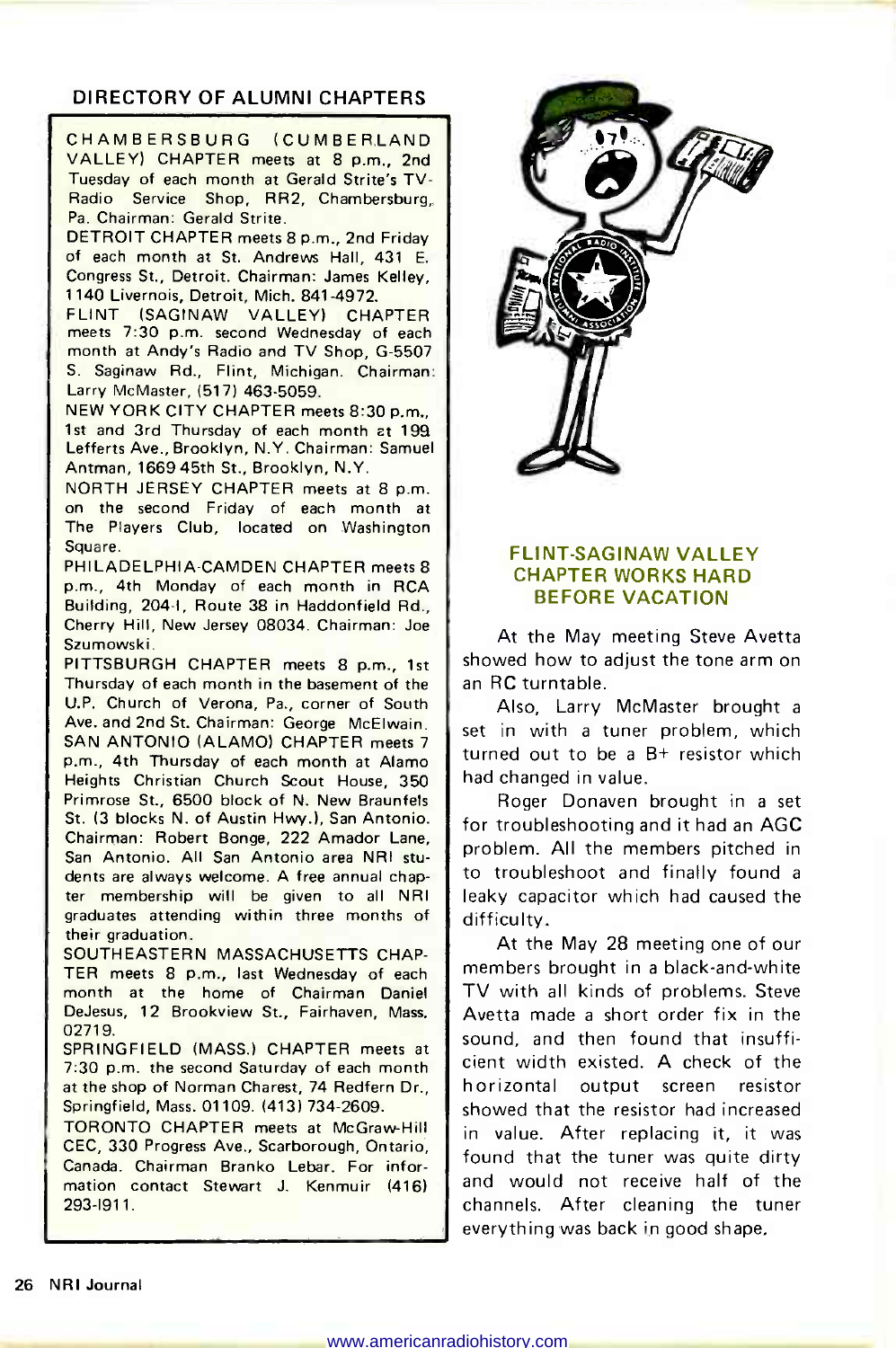#### NRI AA OFFICERS

| Richard G. Moore Vice President  |  |
|----------------------------------|--|
| Homer Chaney Vice President      |  |
| Angelo J. Colombo Vice President |  |
| William D. Harris Vice President |  |
| Tom Notan Exec. Secretary        |  |

# Alumni News

Andrew Jobbagy demonstrated a Magnavox color TV with a problem. This set had one vertical line in the center of the picture tube. After many checks and a lot of troubleshooting, this solid-state receiver turned out to their summer vacations including Mr. have a horizontal centering pot that was open. Why was it open? A<br>1-microfarad capacitor across the 1-microfarad capacitor across the centering pot was bad.

The chapter learned one thing from this set. It seems that the tuner had been hit by lightning and the heavy surge caused all kinds of problems. Never give an estimate on a set which has been hit by lightning be-<br>cause you never know what will be bad and therefore you cannot price it ahead of time.

The Saginaw Valley Chapter was invited in July of this year to attend a lecture at General Motors Institute. The lecture was given by Dr. Ronald R. Martin, Director of the Particle Accelerator Research Facilities, a division of the Argon National Laboratories at LaGrange Illinois.

It was Mr. Martin who discovered the first excited state of the proton. He also worked on the first alternating gradient synchrotron. He now is working on a 200-million-volt synchrotron for proton radiography for safe early cancer detection.

A lot of the members have enjoyed Jobbagy with a visit to Florida and Mr. Higa who went to Hawaii. Now all of the boys are getting ready for the German October beer festival which will be held a mile from our meeting place.

#### DETROIT CHAPTER RECESSES FOR SUMMER

At the May 9 meeting, Mr. Bruce Rittenhouse brought in a defective Conar color bar generator. After testing diodes and transistors with his new B&K transistor checker, Bruce found a defective transistor which will be replaced by the owner of the bar generator, Mr. Prince Bray. At the June meeting, which was the last meeting until September, an election of officers was held. The new officers are Mr. James Kelley, Chairman; Mr. John Nagy, Vice Chairman; Mr. Earl Oliver, Treasurer; and Mr. Ray Berus, Secretary.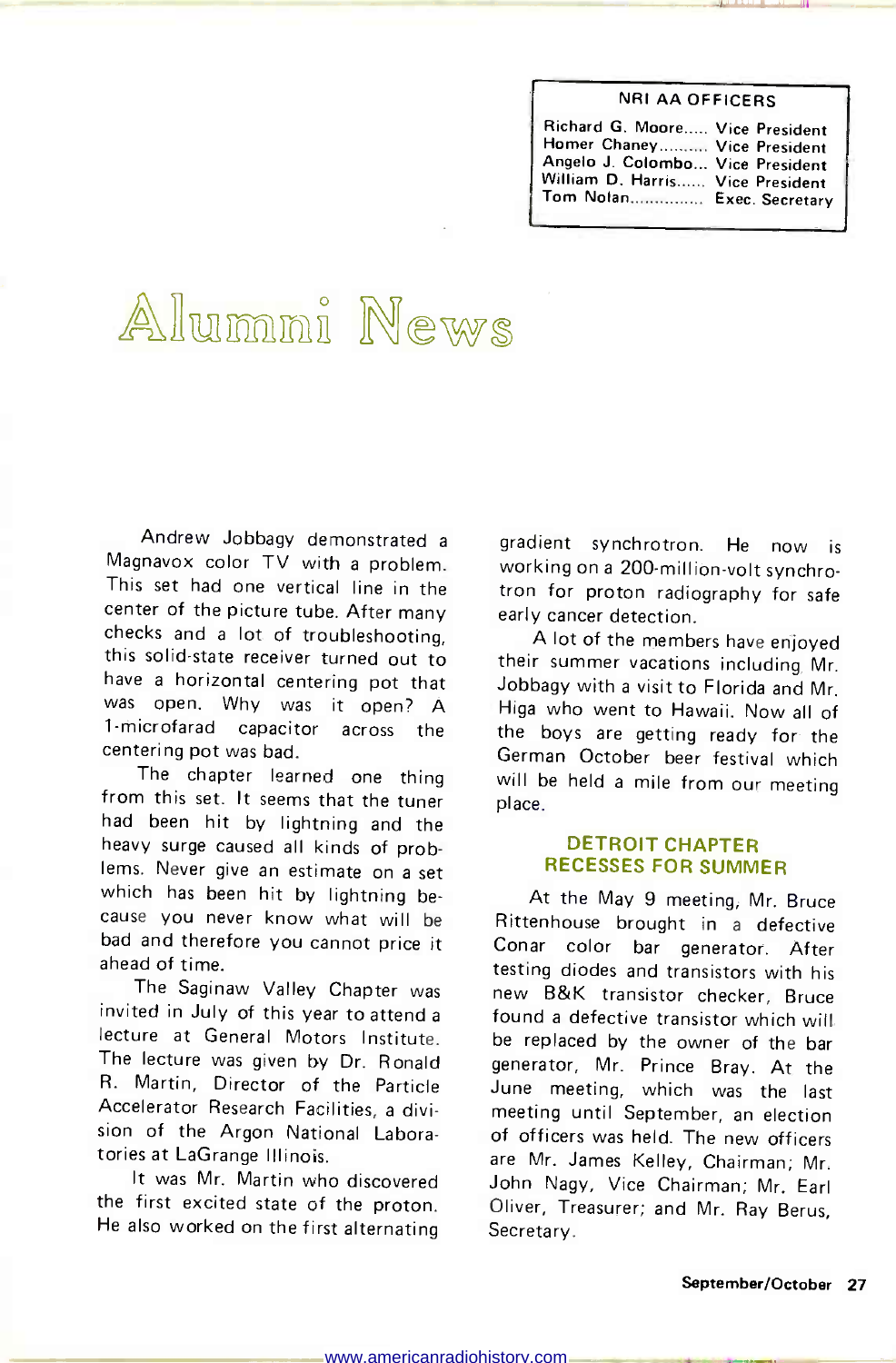After a short meeting, coffee and donuts were served compliments of Mr. Nagy and Mr. Belton.

We wish to extend a cordial welcome to any students studying an NRI course in the Detroit or suburban areas, and invite them to attend our meetings starting in the fall on the second Friday of September.

#### SPRINGFIELD MASSACHUSETTS CHAPTER HOLDS GOOD MEETING

The Springfield Massachusetts chapter of the National Radio Institute Alumni Association held its regular monthly meeting in the shop of Norman Charest, 74 Red Fern Drive, Springfield on May 10. The meeting was called to order by the Secretary, Preston Atwood, with nine members present. Discussing old business, the members were interested in a discussion at the April meeting relating to the connection of the complete bridge rectifier containing the four diodes into a circuit designed for two diodes. Al Dorman reported that he had sent for an original replacement.

The chapter voted to spend some of the money in the treasury on some educational material such as video tape or audio tape. The members also enjoyed viewing a number of pictures of the association taken in past years and sent in by Mr. Lyman Brown.

Mr. John Park gave a brief sum mary of the trouble he was having with a sync section of a color TV set. He found a capacitor between the video and sync separators which he replaced, and that cleared the trouble.

After adjourning the meeting at 8:15, the chapter worked on an RCA transistor demonstrator set but still ended up with a motorboating at low volume.

The meeting ended with the usual social time and good refreshments.

#### SOUTHEASTERN MASSACHUSETTS CHAPTER STUDIES TRANSISTORS

At the May 28 meeting, Mr. Carl Merrill, foreman of a local television business, gave a discussion of transistor checking using a current tracer along with other methods of checking transistors.

Mr. Merrill's talk was quite enlightening, as he explained among other things how to check transistors with an oscilloscope (his favorite) if no other means or equipment is available. He also explained avalanche breakdown of transistors, and discussed ways to tell if a certain transistor with no markings is of the NPN or PNP type, whether silicon or germanium material. For this demonstration he used a Hickock Model 440 semiconductor current tracer, an RCA Model WC528B quick tracer transistor diode checker, a Leader LBO 511 oscilloscope, and Models 220 and 215 Hickock in -circuit semiconductor analyzers.

The lecture was enjoyed by the whole chapter and a lot of new information was learned.

The members agreed due to the coming warm weather, with vacations and outdoor interests, to hold our next meeting in September at which time National Secretary Tom Nolan will be in attendance.



Speaker Carl Merrill demonstrating techniques in transistor checking.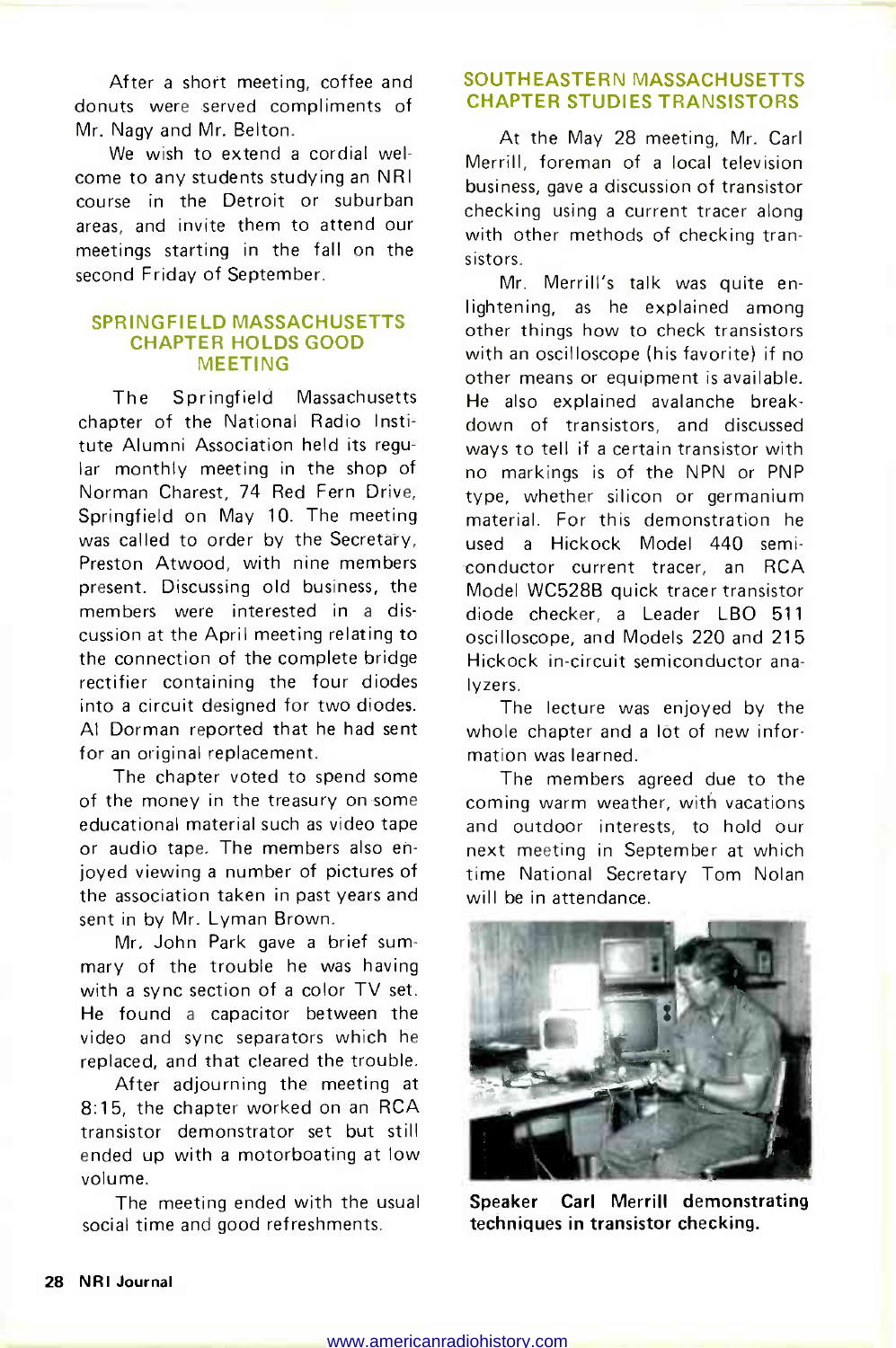## CONAR ANNOUNCES AN INDUSTRY FIRST... **JERROLD Universal** Remote

**Control** 

Suggested List \$99.95

 $\mathcal{I}$ 

**\$7450 FEB** 

Shipping Weight 101/2 Pounds Shipped Parcel Post or UPS



- INCLUDES VARACTOR DIODE CONVERTER PLUS BUILT-IN SIGNAL AMPLIFIER
- **CAN IMPROVE PICTURE QUALITY AND ELIMINATE** DIRECT PICKUP GHOSTS
- **SAVES WEAR & TEAR ON TV TUNER**

For easy connection to any TV set, order Model TRC-300K hookup kit which includes all necessary cables, signal splitters and matching transformers.

**Only \$7.45** Stock No. AC300 <sup>1</sup>lb. P.P. Ins.

The Jerrold Universal TV Remote Control is completely solid state. The only moving parts are the pushbuttons used to change channels, the on -off switch and the fine tuning control. All incoming channels are converted either to Channel 2 or Channel 3 (whichever is not received off-the-air in your area).\*

Tuning is accomplished by means of a varactor diode oscillator. Varactor diode oscillators are<br>unique because their frequency can be varied simply by changing the bias voltage. Each channel push-<br>button selects a voltage d

The Jerrold TV Remote Control is rugged enough to outlast several TV sets. It can pay for itself by eliminating tuner repairs and cleaning.

Built-in amplification helps to clean up "snow" in many cases. The conversion process eliminates direct pickup which can cause ghosts on sets connected to MATV systems.

`Specify Channel 2 (Stock No. AC 122) or Channel 3 (Stock No. AC 123), whichever is unused in your area.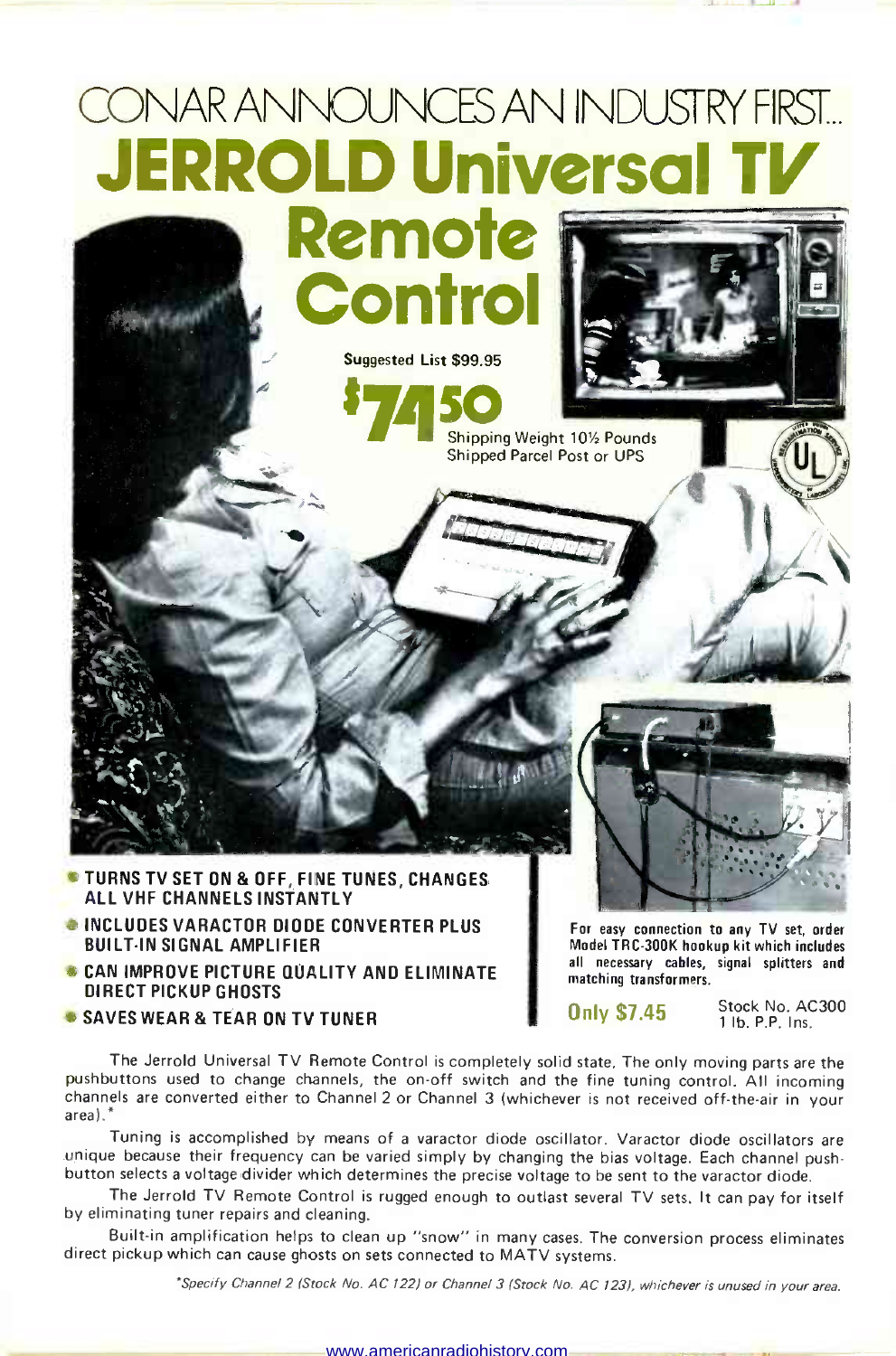(Advertisement) (Advertisement)

### A New, Solid-State, Universal Remote Control

Conventional TV remote controls are relatively noisy electromechanical devices which rely on a motor to rotate the tuner to the desired position.

necessary to tune in a TV channel; you can do the same thing electronically. What a TV tuner actually does, of course, is to convert incoming channels to a fixed intermediate frequency, for amplification and detection. The tuner does<br>this by mixing the incoming frequency with an oscillator signal to provide the desired differ-<br>ence frequency.

Recent technological advances have made it possible to generate the right local oscillator frequencies by means of varactor diode oscillators. The big advantage of a varactor diode oscillator is that its frequency is very easy to change by varying the varactor diode bias voltage.

The varactor diode oscillator has been adapted by Jerrold Electronics for their new, solid-state Universal TV Remote Control. It not only changes channels without touching the TV set tuner, it does it from anywhere in the room. It also turns the TV set on and off and fine<br>tunes. Completely solid-state, it utilizes no moving parts except the control switches themselves.

Jerrold's Remote Control consists of two units: a converter which connects to the TV set, and a remote pushbutton console which can be placed anywhere in the room within 25 feet of the converter. The two units are connected by a slim 25 -foot control cord.

#### HOW IT WORKS

The Remote Control includes a series of 12 pushbutton switches, one for each vhf channel. Each switch selects a voltage divider network which determines the precise voltage to be sent to the varactor diode in the variable oscillator circuit. The fine tuning control makes minute, continuous changes in the varactor biasing voltage. Generally speaking, however, once the TV set fine tuning and the remote control fine tuning are adjusted to the centers of their ranges, no fine tuning is required when switching from channel to channel.

The power supply for both units is in the converter. A low voltage is sent to the remote control over the 25 -foot control cord. The remote control, in turn, sends the appropriate

biasing voltage to the variable oscillator.

Since the maximum voltage carried over the control cord is 20 volts dc, it is completely safe.

However, physical motion is not really clean Channel 2 or Channel 3 signal, which is The output of the converter is a strong. sent through a matching transformer to the TV set's "VHF ANT" terminals.

The converter includes an ac convenience outlet, to accommodate the TV set. The set must be plugged into the convenience outlet if it is to be turned on and off by the remote control.

#### GREAT PROFIT POTENTIAL

The new Jerrold Universal TV Remote Control represents tremendous profit potential for TV technicians. You can easily sell several units per week, simply by demonstrating the unit to customers after you have repaired their TV sets. (Suggested retail is \$99.95-Conar's price is \$74.50. Four sales per week means almost \$100 per week extra profit.)

Just hook the unit up to the back of the set (it only takes a minute or two) and let the customer play with it. Explain that in addition to providing the convenience of remote control, the TRC-12 saves wear and tear on the TV set. It can actually pay for itself over the course of years in reduced service calls.

When you come to a TV set with tuner trouble, you may be able to make a sale provided the tuner is still functional on either Channel 2 or 3. Hook up the TRC-12 and show the customer how well the set works. Then, offer a choice: you can rebuild the tuner, or install the remote control permanently. Most customers will be willing to pay the difference to get the remote control and to eliminate the need for you to pull the chassis and keep the set inoperative while the tuner is being repaired.

The TRC-12 has a unique capability that makes it especially desirable for apartment dwellers. Most apartment buildings have MATV systems and many MATV systems in cities suffer from direct signal pickup, which shows up on the TV screen as a leading "ghost." The conversion process eliminates the possibility of direct pickup, exorcising all leading "ghosts." Further, the TRC-12 provides 4.5 db of signal amplification.

There are many possibilities for selling the Jerrold Remote Control. The percentage of sales following demonstrations is very good.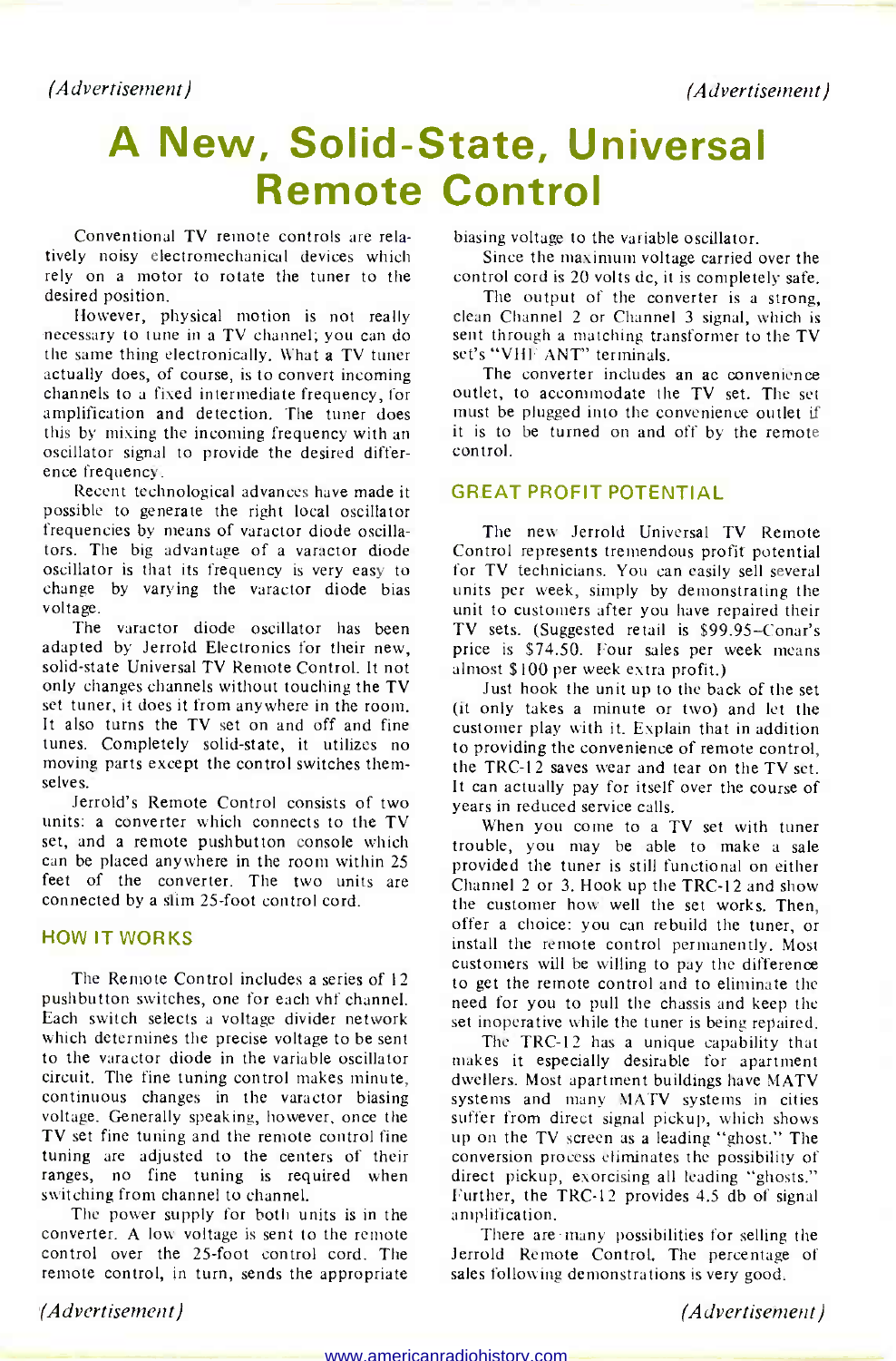### **NRI Journal**<br>September/October issue



### 3939 WISCONSIN AVENUE . WASHINGTON, D.C. 20016

| <b>CHECK ONE:</b>                                                                                                                                                                                                                                                                                                                                                                                                                                                                                                                                                                                                                                               | $\Box$ Cash Order<br>$\Box$ C.O.D. (20% deposit required)<br>Select-A-Plan Order |          |                                                                                                                                                                                                                                             |                                                    | <b>CHECK ONE:</b><br>п                        | $\Box$ New CONAR Account<br><b>Add-on CONAR Account</b><br><b>Re-open CONAR Account</b> |        |
|-----------------------------------------------------------------------------------------------------------------------------------------------------------------------------------------------------------------------------------------------------------------------------------------------------------------------------------------------------------------------------------------------------------------------------------------------------------------------------------------------------------------------------------------------------------------------------------------------------------------------------------------------------------------|----------------------------------------------------------------------------------|----------|---------------------------------------------------------------------------------------------------------------------------------------------------------------------------------------------------------------------------------------------|----------------------------------------------------|-----------------------------------------------|-----------------------------------------------------------------------------------------|--------|
| <b>PLEASE PRINT</b><br>Name                                                                                                                                                                                                                                                                                                                                                                                                                                                                                                                                                                                                                                     |                                                                                  |          |                                                                                                                                                                                                                                             | Name                                               | Ship to another address? Give Directions here |                                                                                         |        |
| Address                                                                                                                                                                                                                                                                                                                                                                                                                                                                                                                                                                                                                                                         |                                                                                  |          |                                                                                                                                                                                                                                             | <b>Address</b>                                     |                                               |                                                                                         |        |
| City                                                                                                                                                                                                                                                                                                                                                                                                                                                                                                                                                                                                                                                            | State                                                                            | Zip Code |                                                                                                                                                                                                                                             | City                                               | <b>State</b>                                  | Zip Code                                                                                |        |
|                                                                                                                                                                                                                                                                                                                                                                                                                                                                                                                                                                                                                                                                 |                                                                                  |          |                                                                                                                                                                                                                                             | City                                               |                                               | <b>State</b>                                                                            |        |
| 1.                                                                                                                                                                                                                                                                                                                                                                                                                                                                                                                                                                                                                                                              |                                                                                  | 2.       | STOCK #                                                                                                                                                                                                                                     | 3.<br><b>HOW MANY?</b>                             | 4.<br><b>PRICE EACH</b>                       | 5.<br>TOTAL                                                                             | WEIGHT |
| <b>IMPORTANT</b>                                                                                                                                                                                                                                                                                                                                                                                                                                                                                                                                                                                                                                                |                                                                                  |          | 6.                                                                                                                                                                                                                                          | Total Cash Price<br>For Merchandise                |                                               |                                                                                         |        |
| NRI Student or Graduate No.<br>Moved since last order?<br><b>Previous Address</b><br><b>NAME OF ITEM</b><br>To speed handling, any correspondence should<br>be on separate paper.<br>All prices are net F.O.B., Wash., D.C.<br>Please include postage for weight shown and<br>insurance on Parcel Post orders.<br>Express Orders should not include shipping<br>charges.<br>A 20% deposit is required on C.O.D. orders.<br>SELECT A PLAN ORDERS: Please complete<br>and sign reverse side.<br>Thank you for your order.<br>Prices in the CONAR catalog and Select-A-Plan time<br>payment privileges apply only to residents of the United<br>States and Canada. |                                                                                  | 8.       | (Do not remit for items shipped Express Collect)<br>7. Parcel Post and Insurance<br>10% Cash Down Payment and<br>Parcel Post Costs Required on<br><b>New CONAR Accounts</b><br>9. Unpaid Balance of Cash Price<br>(Items 6 & 7 less item 8) |                                                    |                                               |                                                                                         |        |
|                                                                                                                                                                                                                                                                                                                                                                                                                                                                                                                                                                                                                                                                 |                                                                                  |          | Washington, D.C. )<br>10. Sales Tax<br>Residents Dnly<br>11. Unpaid Balance<br>(Amount to be financed)<br>(Item 9 plus item 1D)<br>12. Finance Charge<br>(See schedule on back)<br>13. Total of Payments<br>(Item 11 plus item 12)          |                                                    |                                               |                                                                                         |        |
|                                                                                                                                                                                                                                                                                                                                                                                                                                                                                                                                                                                                                                                                 |                                                                                  |          |                                                                                                                                                                                                                                             | 14. Deferred Payment Price<br>(items 6, 10 and 12) |                                               |                                                                                         |        |

Please do not write in this space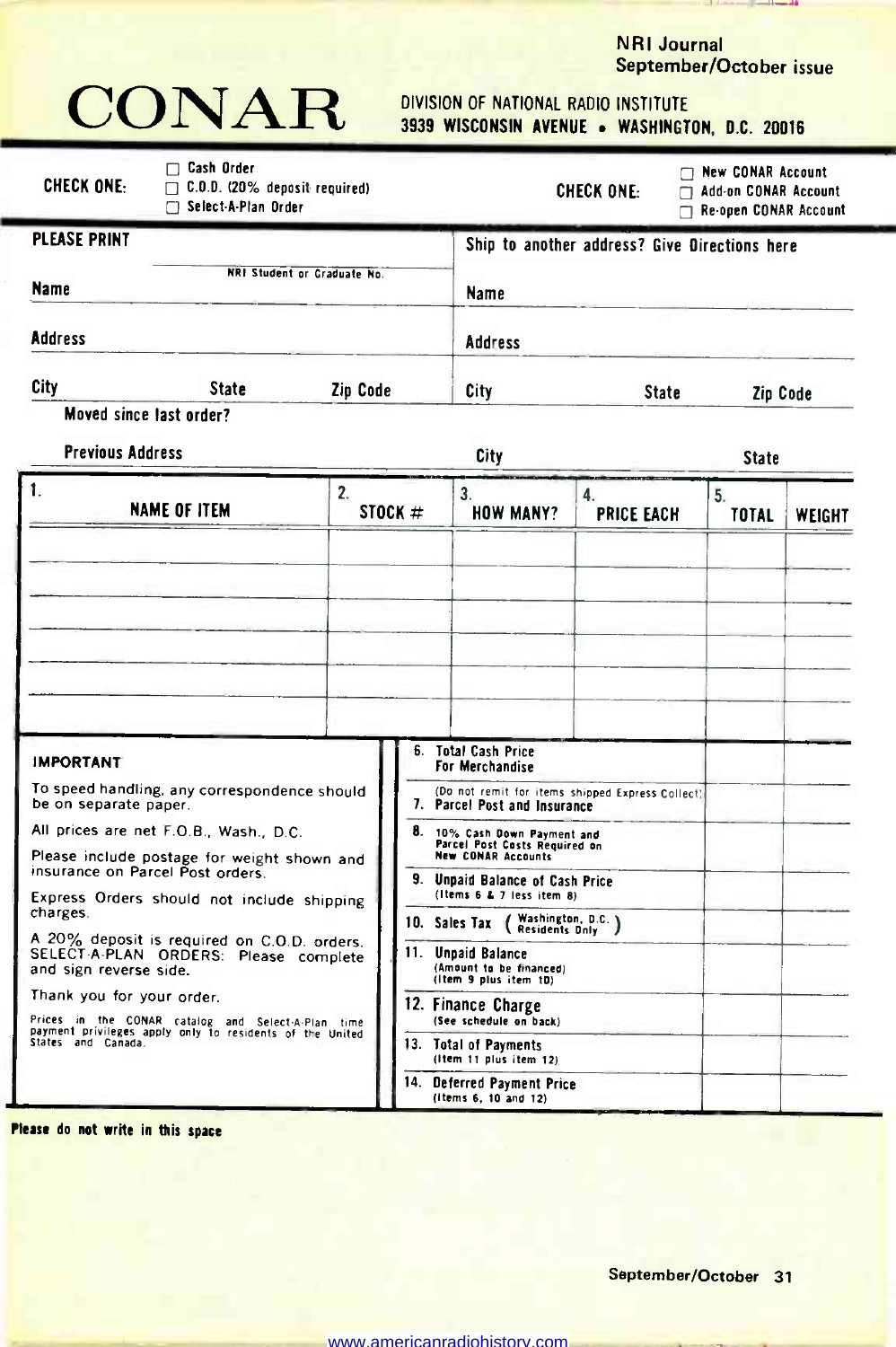#### RETAIL INSTALLMENT CONTRACT & SECURITY AGREEMENT

#### CONAR SELECT -A -PLAN SELECT YOUR TERMS TO FIT YOUR BUDGET

#### CONAR FINANCIAL RATES:

STANDARD PLAN-The ANNUAL PERCENTAGE RATE is 17.75%

EXTENDED PLAN-The ANNUAL PERCENTAGE RATE is 15.50%

#### TO SPEED SHIPMENT

- 1. Complete other side of this sheet.
- 2. Use Select A-Plan Schedule on the right to find your Finance Charge and your Monthly Payment.
- 3. Insert amount of down payment (at least 10% of total order)
- 4. Sign Payment Agreement and fill in Credit Application.

IMPORTANT: When you have made three monthly payments, you can "add-on" purchases with no down payment. If you are under 21, please have the Payment Agreement and credit application filled out<br>and signed by a person over 21. He can make the purchase for you<br>and will be responsible for payment. If you have a CONAR account<br>open or recently paid-in

NOTICE TO THE BUYER: (1.) Do not sign this agreement before you<br>read it or if it contains any blank space. (2.) You are entitled to a copy<br>of this signed agreement. (3.) The Finance Charge will be waived if the<br>unpaid blan

#### MONTHLY PAYMENTS TO REPAY THE "TOTAL OF PAYMENTS"

Use the Select-A-Plan-Schedule to find out what your monthly payment is. Then divide your monthly payment into your<br>"Total of Payments" to find out how many monthly payments you must make. The amount which is left over is

#### PAYMENT AGREEMENT

Enclosed is a down payment of \$ comes on the merchandise I have listed on the reverse side. Beginning<br>30 days from date of shipment, I will pay CONAR \$ comes comes each month for computing plus a final 30 days from date of shipment, I will pay CONAR \$ each month for months, plus a final

monthly payment of \$. [1] Title to and right of possession of the merchanidse shall remain in you until<br>all payments have been made. If I do not make the payments as agreed, you may declare the entire balance<br>immediately d receiving credit.

| DATE |                       |               | <b>BUYER SIGN HERE</b>                                                                                                                            |                 |                                                              |                                          |         |
|------|-----------------------|---------------|---------------------------------------------------------------------------------------------------------------------------------------------------|-----------------|--------------------------------------------------------------|------------------------------------------|---------|
|      | IT'S AS EASY AS       | $\mathbf{A}$  |                                                                                                                                                   |                 |                                                              | TO OPEN A CONAR ACCOUNT                  |         |
|      |                       |               | PLEASE ALLOW ADEQUATE TIME FOR NORMAL ROUTINE CREDIT CHECK. ONCE YOUR CREDIT<br>IS ESTABLISHED. ONLY YOUR SIGNATURE IS NEEDED TO ADD ON PURCHASES |                 |                                                              |                                          |         |
|      |                       |               | WHERE DO YOU LIVE?                                                                                                                                |                 |                                                              |                                          |         |
|      | PRINT FULL NAME       |               |                                                                                                                                                   |                 |                                                              |                                          | Age     |
|      | HOME ADDRESS          |               | <b>CITY</b>                                                                                                                                       |                 | STATE                                                        | ZIP CODE                                 |         |
|      | HOME PHONE            |               |                                                                                                                                                   |                 | HOW LONG AT THIS ADDRESS                                     |                                          |         |
|      | ( ) OWN HOME          | $( )$ RENT    |                                                                                                                                                   |                 | RENT OR MORTGAGE PAYMENTS \$                                 |                                          | PER MO. |
|      | WIFE'S NAME           |               |                                                                                                                                                   |                 | MARITAL STATUS ( ) MARRIED (<br>NUMBER OF DEPENDENT CHILDREN | <b>SINGLE</b>                            |         |
|      | PREVIOUS ADDRESS      |               |                                                                                                                                                   |                 |                                                              | HOW LONG?                                |         |
|      |                       |               | WHERE DO YOU WORK?                                                                                                                                |                 |                                                              |                                          |         |
|      | YOUR EMPLOYER         |               |                                                                                                                                                   | <b>POSITION</b> |                                                              | MONTHLY INCOME \$                        |         |
|      | EMPLOYER'S ADDRESS    |               |                                                                                                                                                   |                 |                                                              | <b>HOW MANY YEARS</b><br>ON PRESENT JOB? |         |
|      |                       | Street        | City                                                                                                                                              |                 | State                                                        |                                          |         |
|      | PREVIOUS EMPLOYER     |               |                                                                                                                                                   |                 |                                                              | HOW LONG?                                |         |
|      |                       | Name          | Address                                                                                                                                           |                 |                                                              |                                          |         |
|      | WIFE'S EMPLOYER       | Name          | corps as an<br><b>Address</b>                                                                                                                     |                 |                                                              | MONTHLY INCOME \$                        |         |
|      |                       |               | WHERE DO YOU TRADE?                                                                                                                               |                 |                                                              |                                          |         |
|      | <b>BANK ACCOUNT</b>   |               |                                                                                                                                                   |                 |                                                              | <b>CHECKING</b>                          |         |
|      | <b>WITH</b>           | <b>Street</b> | City                                                                                                                                              |                 | State                                                        | ) SAVINGS                                |         |
|      | <b>CREDIT ACCOUNT</b> |               |                                                                                                                                                   |                 |                                                              | ) LOAN                                   |         |
|      | WITH                  | Street        | City                                                                                                                                              |                 | State                                                        |                                          |         |
|      | CREDIT ACCOUNT        |               |                                                                                                                                                   |                 |                                                              | TOTAL OF ALL                             |         |
|      | WITH                  | Street        | City                                                                                                                                              |                 | <br>State                                                    | MONTHLY PAYMENTS<br>INCLUDING CAR \$     |         |
|      |                       |               | www.americanradiohistory.com                                                                                                                      |                 |                                                              |                                          |         |

| IF UNPAID         | <b>STANDARD</b><br>PLAN     |                          | <b>EXTENDED</b><br>PLAN  |                          |  |
|-------------------|-----------------------------|--------------------------|--------------------------|--------------------------|--|
| <b>BALANCE IS</b> | Finan-<br>$C1$ al<br>Charge | Monthly<br>Pay-<br>ments | Finan-<br>Cral<br>Charge | Monthly<br>Pay-<br>ments |  |
| $20.01 - 25.00$   | 1.05                        | 3.50                     |                          |                          |  |
| $25.01 - 30.00$   | 150                         | 4,00                     |                          |                          |  |
| 30.01 35 00       | 2.05                        | 4.50                     |                          |                          |  |
| $35.01 - 40.00$   | 2.65                        | 4.75                     |                          |                          |  |
| 40.01 - 50 00     | 3.00                        | 5.00                     |                          |                          |  |
| 50 01 - 60.00     | 4.15                        | 5.50                     |                          |                          |  |
| 60.01 - 70.00     | 5.50                        | 6.00                     | 6.40                     | 4.50                     |  |
| 70.01 80.00       | 7.00                        | 6 50                     | 8.00                     | 5.00                     |  |
| 80.01 90.00       | 8.00                        | 7.75                     | 10.10                    | 5.00                     |  |
| 90.01-100.00      | 9.00                        | 8.75                     | 12.60                    | 5.25                     |  |
| 100 01-110.00     | 10.00                       | 9.75                     | 14.80                    | 550                      |  |
| 110.01-120.00     | 11.00                       | 10.75                    | 16.20                    | 6.00                     |  |
| 120.01-130'00     | 12.00                       | 11.75                    | 17.60                    | 6.50                     |  |
| 130.01-140.00     | 13.00                       | 1275                     | 19.40                    | 7.00                     |  |
| 140.01-150.00     | 14.00                       | 13.75                    | 21.60                    | 7.50                     |  |
| 150 01-160 00     | 15.00                       | 14.75                    | 23.20                    | 8.00                     |  |
| 160.01-170.00     | 16.00                       | 15.75                    | 24 80                    | 8.50                     |  |
| 170 01-180.00     | 17.00                       | 16.75                    | 26 20                    | 9.00                     |  |
| 180.01-200.00     | 18.00                       | 17.00                    | 27.90                    | 10.00                    |  |
| 200.01-220.00     | 20.00                       | 18.50                    | 29.80                    | 1100                     |  |
| 220.01-240.00     | 22.00                       | 20.00                    | 32.40                    | 12.00                    |  |
| 240.01-260.00     | 24 00                       | 22 00                    | 35.20                    | 13.00                    |  |
| 260.01-280.00     | 26.00                       | 24 00                    | 38.20                    | 14.50                    |  |
| 280.01-300.00     | 30.00                       | 24.50                    | 41 20                    | 15.50                    |  |
| 300.01-320.00     | 32.00                       | 25.50                    | 44.20                    | 17.00                    |  |
| 320.01-340.00     | 35 00                       | 27.00                    | 47.80                    | 18 00                    |  |
| 340 01-370.00     | 38.00                       | 28.00                    | 52.40                    | 18.50                    |  |
| 370.01-400.00     | 42 00                       | 29.50                    | 57.20                    | 20.00                    |  |
| 400.01-430.00     | 46.00                       | 31.50                    | 62.20                    | 21.00                    |  |
| 430.01-460.00     | 49.50                       | 34.00                    | 69 00                    | 22.00                    |  |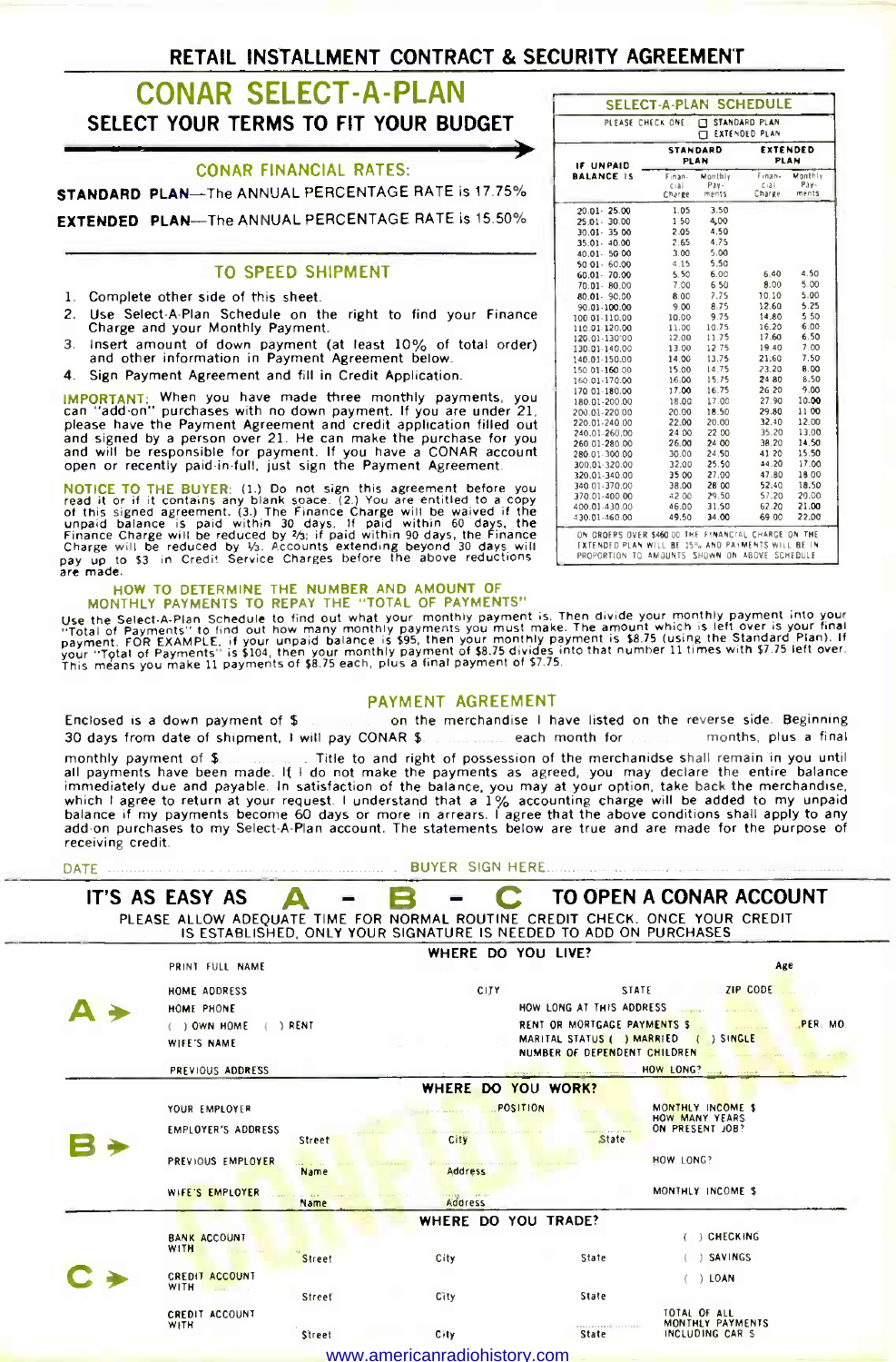# THE NEW SHAPE OF SOUND

#### **WELTRON**

NOW! SATURN "2001" ... A HOME STEREO CENTER MAGNIFICENTLY STYLED and ENGINEERED!

#### including

Super-Power AM<br>
Stereo Multiplex FM<br>
FM Stereo Indicator Lamp<br>
Stereo Speaker Balance Control<br>
Special Automatic Channel Control<br>
Built-on Telescopic Directional Antenna<br>
ALL TRANSISTORIZED SOLID STATE<br>
TWO 6" DYNAMIC-TONE SWIVEL BASE (built-in, with instant-detach suction grip)



Record your own cassette blanks direct<br>from the radio in mono or stereo or from your record player. Record direct from microphone.<br>Ideal for dictations, an executives dream.

Let stereo sound roll out for everyone to<br>enjoy or keep it to yourself with a stereo head-<br>phone.<br>You can be miles from electricity, too. If you're not<br>near an outlet, the 2004 delivers the same clear highs<br>and resonating

and issoluting lows on budget in purgeon into your<br>car or boat cigarette lighter.<br>No matter where you are, you'll probably never run<br>out of reach of several radio stations. Because the<br>2004 has a stereo multiplex frequency

push a button, and you're listening to your favorite cassette tapes.

# **Weltron**

Meet 2003, a high performance<br>stereo-speaker system. Pair-up<br>with Weltron's 2001 or 2004 and dscover advanced sound. Ver-<br>satile too. Hang it from the ceiling<br>or attach it to your wall.

The New SHAPE of Sound.

Welton brings you the new shapes of sound! 2003, a high per formance stereo-speaker system and 2001, our compact all solid-state stereo modular unit offer advanced design that doesn't stop with looks. Weltron shapes up! See for yourself.

Shipping Wt. per pr. 8 lbs.

List \$59.95 CONAR'S PRICE \$49<sub>85 pr.</sub> STOCK #SK003



List \$174.50 CONAR'S PRICE



Shipping Wt. 10 lbs. from the ceiling. HOLD IT ... It Swivels .. It Grips . . . It hangs HANG IT ...

HEAR IT!



Stock #EN001

Stock # EN004 Shipping Wt. 12 lbs.

List \$249.95 CONAR'S PRICE





www.americanradiohistory.com